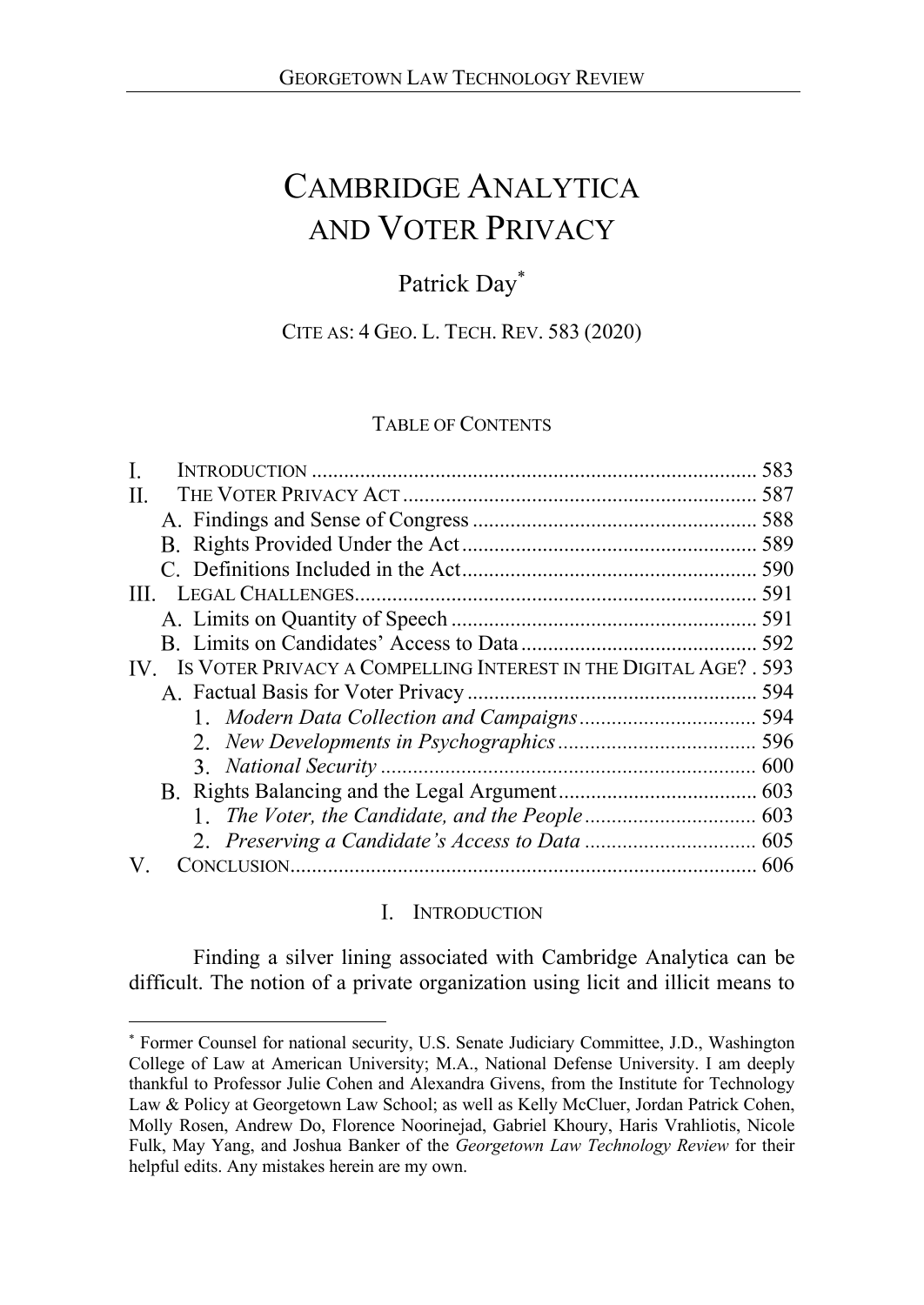undermine elections around the world for profit is hard to reconcile with liberal democratic values. A *brief* sampling of the myriad allegations against the U.K.-based data analytics firm include: sharing detailed information on U.S. voters with Russian intelligence;<sup>1</sup> working with a far-right U.K. politician suspected of Russian ties on the Brexit campaign;<sup>2</sup> participating in a scheme to hack a Nigerian presidential candidate's personal emails on behalf of "oil billionaires";<sup>3</sup> meeting with Julian Assange of Wikileaks while he possessed Hilary Clinton's emails stolen by Russian intelligence;<sup>4</sup> and secretly recording a candidate receiving a fake bribe offer in an election in St. Kitts and Nevis.<sup>5</sup> Most of these activities occurred during the same period that Cambridge reportedly worked in more than forty-five elections in the United States,<sup>6</sup>

<sup>1</sup> Carole Cadwalladr & Emma Graham-Harrison, *Cambridge Analytica: Links to Moscow Oil Firm and St Petersburg University*, GUARDIAN (Mar. 17, 2018), https://www.theguardian.com/news/2018/mar/17/cambridge-academic-trawling-facebookhad-links-to-russian-university [https://perma.cc/Q4Q2-LXZA]; *see also Cambridge Analytica and the Future of Data Privacy*: *Hearing before S. Comm. on the Judiciary*, 115th Cong. (2018) (statement of Sen. Diane Feinstein, Ranking Member, S. Comm. on the Judiciary).

<sup>&</sup>lt;sup>2</sup> Luke Harding, *Investigators Bound to Scrutinise Arron Bank's Russian Links* (Nov. 1, 2018), https://www.theguardian.com/uk-news/2018/nov/01/investigators-will-scrutinise-arron-

banks-russian-links [https://perma.cc/WP7B-2HWX]; Mark Scott, *Cambridge Analytica Did Work for Brexit Groups, Says Ex-Staffer,* POLITICO (July 7, 2019), https://www.politico.eu/article/cambridge-analytica-leave-eu-ukip-brexit-facebook/

<sup>[</sup>https://perma.cc/U6ZX-WLEU];; *The Banks Files: How Brexit 'Bad Boy' Arron Banks Was Eyeing a Massive Russian Gold Deal*, CHANNEL 4 NEWS (Mar. 5, 2019), https://www.channel4.com/news/the-banks-files-how-brexit-bad-boy-arron-banks-waseyeing-a-massive-russian-gold-deal [https://perma.cc/KQ6D-9D2D].

<sup>3</sup> Yomi Kazeem, *Cambridge Analytica Tried to Sway Nigeria's Last Elections with Buhari's Hacked Emails*, QUARTZ AFRICA (Mar. 22, 2018), https://qz.com/africa/1234916/cambridgeanalytica-tried-to-sway-nigerias-last-elections-with-buharis-hacked-emails/

<sup>[</sup>https://perma.cc/6J5B-J6CA]; Paul Lewis & Paul Hilder, *Former Cambridge Analytica Exec Says She Wants Lies to Stop*, GUARDIAN (Mar. 23, 2018), https://www.theguardian.com/uknews/2018/mar/23/former-cambridge-analytica-executive-brittany-kaiser-wants-to-stop-lies [https://perma.cc/4XBV-PQFV].

<sup>4</sup> Carole Cadwalladr & Stephanie Kirchgaessner, *Cambridge Analytica Director 'Met Assange to Discuss US Election*,*'* GUARDIAN (June 7, 2018), https://www.theguardian.com/uk-news/2018/jun/06/cambridge-analytica-brittany-kaiserjulian-assange-wikileaks [https://perma.cc/4APT-P5CT];*see also* Michael S. Schmidt, *Trump Invited the Russians to Hack Clinton. Were They Listening?*, N.Y. TIMES (July 13, 2018), https://www.nytimes.com/2018/07/13/us/politics/trump-russia-clinton-emails.html [https://perma.cc/L49B-F8NJ].

<sup>5</sup> April Glaser, *How Shady was Cambridge Analytica?*, SLATE (Mar. 29, 2018), https://slate.com/technology/2018/03/cambridge-analyticas-work-in-the-caribbean-waspretty-shady.html [https://perma.cc/A87L-FFF9].

<sup>6</sup> Frances S. Sellers, *Cruz Campaign Paid \$750,000 to 'Psychographic Profiling' Company*, WASH. POST (Oct. 19, 2015), https://www.washingtonpost.com/politics/cruz-campaign-paid-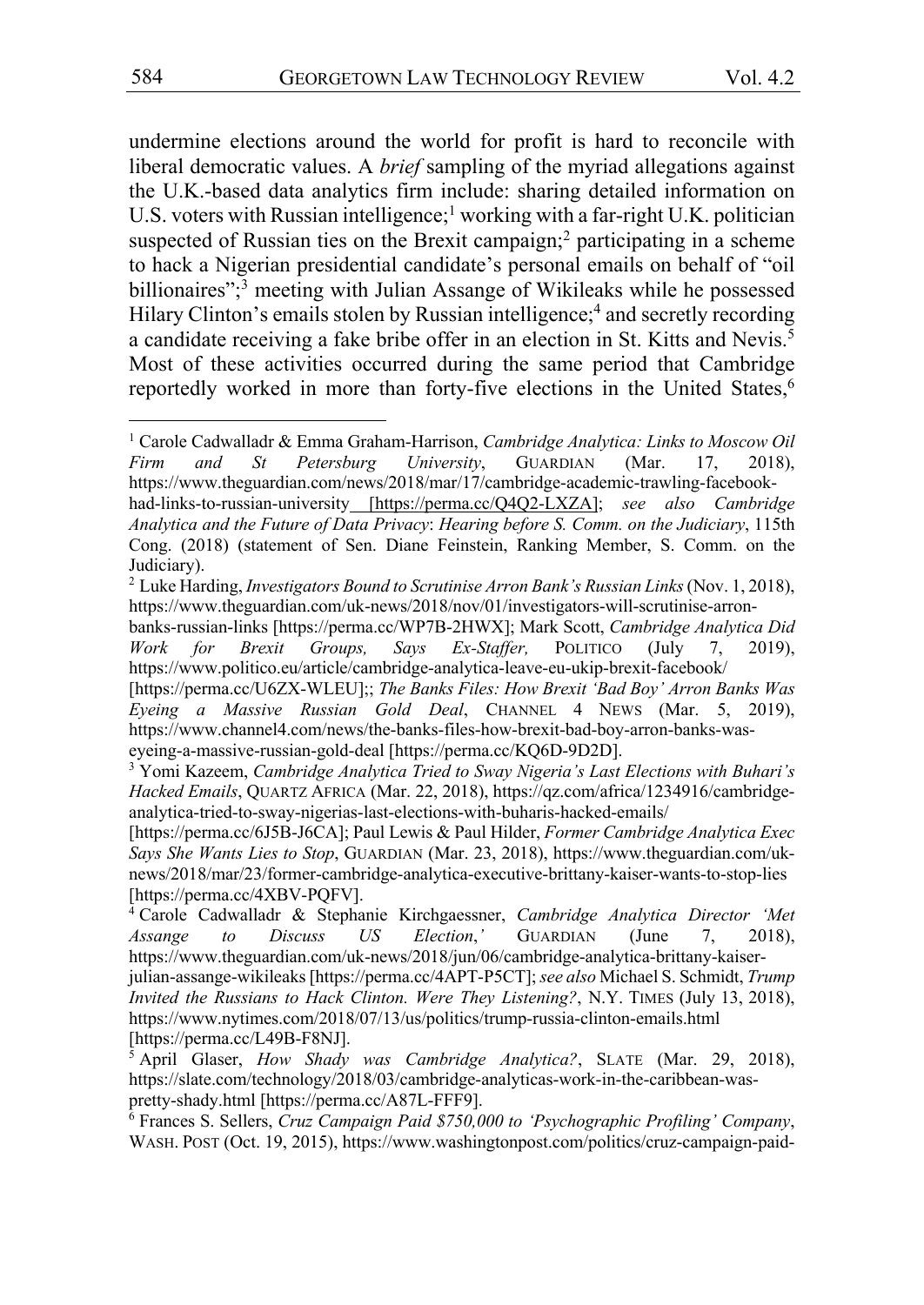including on behalf of three major-party candidates for president.7 Many of Cambridge Analytica's former clients now occupy elected or appointed positions in the U.S. government,<sup>8</sup> and several former employees work in American politics, including for the current President's reelection campaign.<sup>9</sup>

However, without the famous undercover video of Cambridge's CEO offering to use Ukrainian prostitutes and bribes to undermine another foreign election, $10$  the public would not have had access to the wealth of information now available about Cambridge Analytica, particularly its attempt at "psychological persuasion"<sup>11</sup> of U.S. voters.<sup>12</sup> Publicly, Cambridge Analytica described its voter targeting process as follows: "[building] on top of demographic polling and traditional microtargeting with an extra dataset on personality, and we use that in order to understand the behavioral drivers that allow us to change voting behavior."13 Privately, it used psychographic profiles on 230 million Americans to conduct what the firm called "'psychological operations,' or psyops – [which change] people's minds not through persuasion but through 'informational dominance', a set of techniques

<sup>750000-</sup>to-psychographic-profiling-company/2015/10/19/6c83e508-743f-11e5-9cbb-790369643cf9\_story.html [https://perma.cc/G9P5-BSHG].

<sup>&</sup>lt;sup>7</sup> The following Republican Party Presidential Candidates were clients of Cambridge Analytica: Ted Cruz, Ben Carson, and Donald Trump. Maegan Vazquez & Paul Murphy, *Trump Isn't the Only Republican Who Gave Cambridge Analytica Big Bucks*, CNN (Mar. 21, 2018), https://www.cnn.com/2018/03/20/politics/cambridge-analytica-republicanties/index.html [https://perma.cc/3W45-HJH2].

<sup>8</sup> The following U.S. government officials were reportedly clients of Cambridge Analytica: Ben Carson, Steve Bannon, John Bolton, Thom Tillis, and Tom Cotton. *Id.*

<sup>&</sup>lt;sup>9</sup> The following former Cambridge Analytical employees now work on the current President's re-election campaign or for the Republican National Committee: Matt Oczkowski and Alex Lundy. Alex Isenstadt, *Trump Campaign Hires Alum of Controversial Data Company*, POLITICO (Feb. 19, 2020), https://www.politico.com/news/2020/02/19/trump-cambridgeanalytica-oczkowski-114075 [https://perma.cc/NV2H-CG85] (Matt Oczkowski works for Data Propria, which has been retained by Donald Trump's 2020 reelection campaign); Alex Isenstadt, *RNC Rehires Firm Responsible for Massive Data Breach*, POLITICO (Mar. 20, 2020), https://www.politico.com/news/2020/03/20/rnc-deep-root-analytics-hire-138889 [https://perma.cc/UYJ7-C4YH] (Alex Lundry was recently hired by the Republican National Committee).

<sup>10</sup> *Data, Democracy and Dirty Tricks*, CHANNEL 4 NEWS (Mar. 19, 2018), https://www.channel4.com/news/data-democracy-and-dirty-tricks-cambridge-analyticauncovered-investigation-expose [https://perma.cc/W6AZTTY2].

<sup>11</sup> Wu Youyou et al., *Computer-Based Personality Judgments Are More Accurate Than Those Made by Humans*, 112 PROC. NAT'L ACAD. SCI. 1036 (2015).

<sup>12</sup> Kenneth Vogel & Tarini Parti, *Cruz Partners with Donor's 'Psychographic' Firm*, POLITICO (July 7, 2015), https://www.politico.com/story/2015/07/ted-cruz-donor-for-data-119813 [https://perma.cc/7YHK-F4WS].

<sup>13</sup> Cambridge Analytica, *Cambridge Analytica @ Reboot Conference*, YOUTUBE (Aug. 15, 2015), https://www.youtube.com/watch?v=p\_H0DLvMD-0 [https://perma.cc/N465-G82U].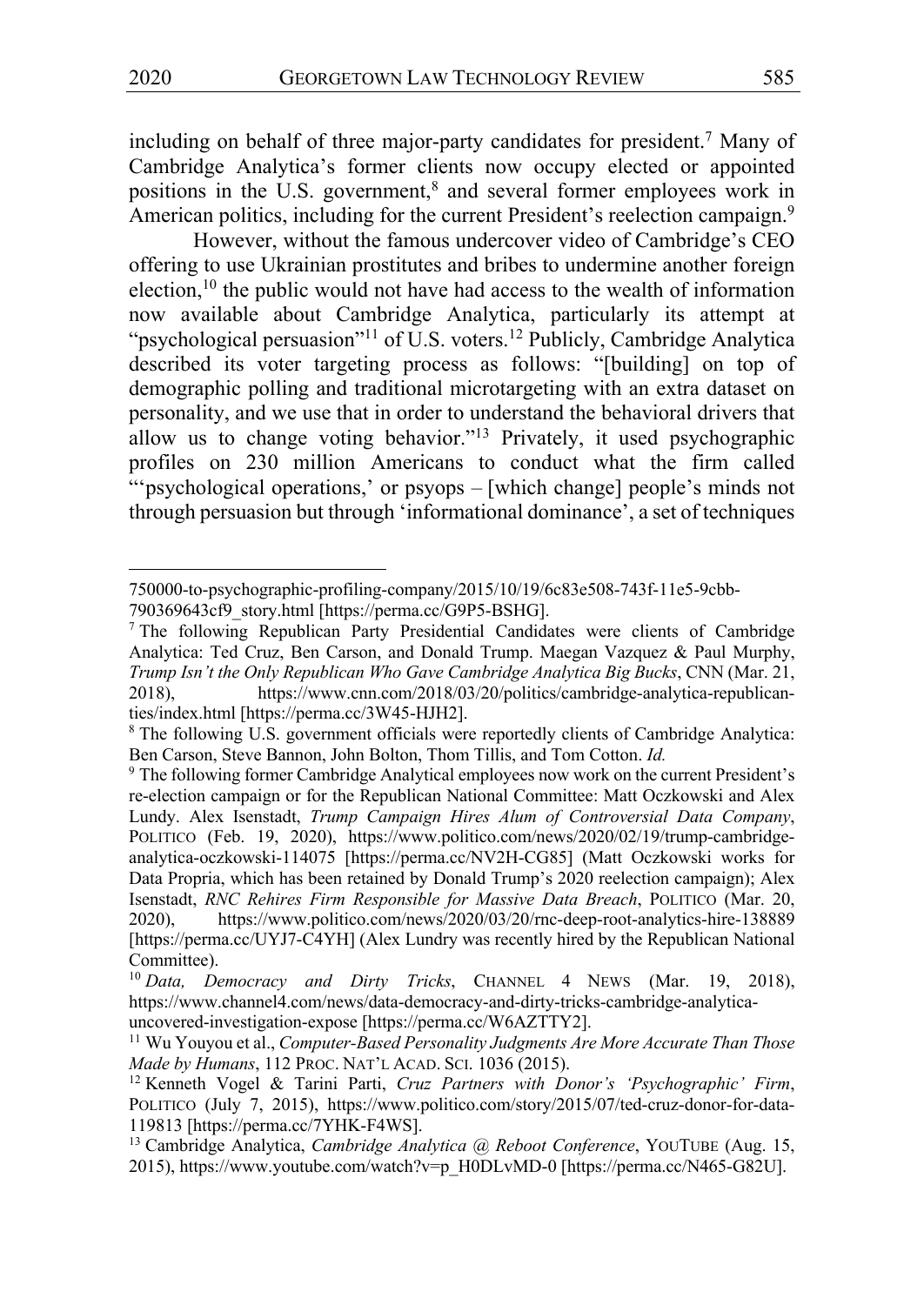that includes rumor, disinformation and fake news."14 Prior to the undercover footage, and whistleblowers like Christopher Wiley, Cambridge Analytica was celebrated as an "up and coming company with technology not to be missed."<sup>15</sup>

Fortunately, Cambridge Analytica has now been subject to government investigations on five continents,16 documentaries,17 and two years of award-winning investigative journalism.18 Public outrage regarding the firm's activities led many Americans to question for the first time the economic and national security costs associated with U.S. social media platforms' data harvesting.<sup>19</sup> And, after years of resisting lawmakers' requests, Facebook CEO Mark Zuckerberg was compelled to testify before Congress for the first time.20

The Cambridge Analytica affair also resulted in the introduction of the first federal legislation in the United States that would regulate the use of voters' personal information in elections—the Voter Privacy Act of 2019. According to the bill's sponsor, U.S. Senator Dianne Feinstein (D-CA), the Voter Privacy Act of  $2019^{21}$  is a direct response to Cambridge Analytica and is intended to mitigate "sophisticated online surveillance" by candidates and campaigns intended to target and influence voters' "unique psychological characteristics."22

<sup>14</sup> Carol Cadwalldr, *I Made Steve Bannon's Psychological Warfare Tool: Meet the Data War Whistleblower*, GUARDIAN (Mar. 18, 2018), https://www.theguardian.com/news/2018/mar/17/data-war-whistleblower-christopher-wyliefaceook-nix-bannon-trump [https://perma.cc/5H56-ZK3R].  $^{15}$  *Id.* 

<sup>16</sup> *Cambridge Analytica and the Future of Data Privacy*: *Hearing before S. Comm. on the Judiciary*, 115th Cong. (2018) (prepared statement of Sen. Diane Feinstein, Ranking Member, S. Comm. on the Judiciary) ("numerous governments have launched formal investigations into the company including the United Kingdom, Australia, Canada, Nigeria, Kenya, and India").

<sup>&</sup>lt;sup>17</sup> *See, e.g.*, THE GREAT HACK (Netflix 2019).

<sup>18</sup> *See The Cambridge Analytica Files*, GUARDIAN https://www.theguardian.com/news/series/cambridge-analytica-files [https://perma.cc/XM96-GR6X].

<sup>19</sup> *See, e.g.*, Kari Paul, *A Brutal Year: How the 'Techlash' Caught Up With Facebook, Google, and Amazon*, GUARDIAN (Dec. 28, 2019), https://www.theguardian.com/technology/2019/dec/28/tech-industry-year-in-reviewfacebook-google-amazon [https://perma.cc/CKV8-ZY62].

<sup>20</sup> *Facebook, Social Media Privacy, and the Use and Abuse of Data: Hearing Before S. Comm. on the Judiciary and S. Comm. on Commerce, Science and Transportation*, 115th Cong. (2018) (statement of Mark Zuckerberg, Chairman and Chief Executive Officer, Facebook).  $21$  Voter Privacy Act of 2019, S. 2398, 116th Cong. (2019).

<sup>22</sup> Press Release, U.S. Senator Diane Feinstein, Feinstein Bill Would Give Voters Control Over Personal Data (July 31, 2019), https://www.feinstein.senate.gov/public/index.cfm/press-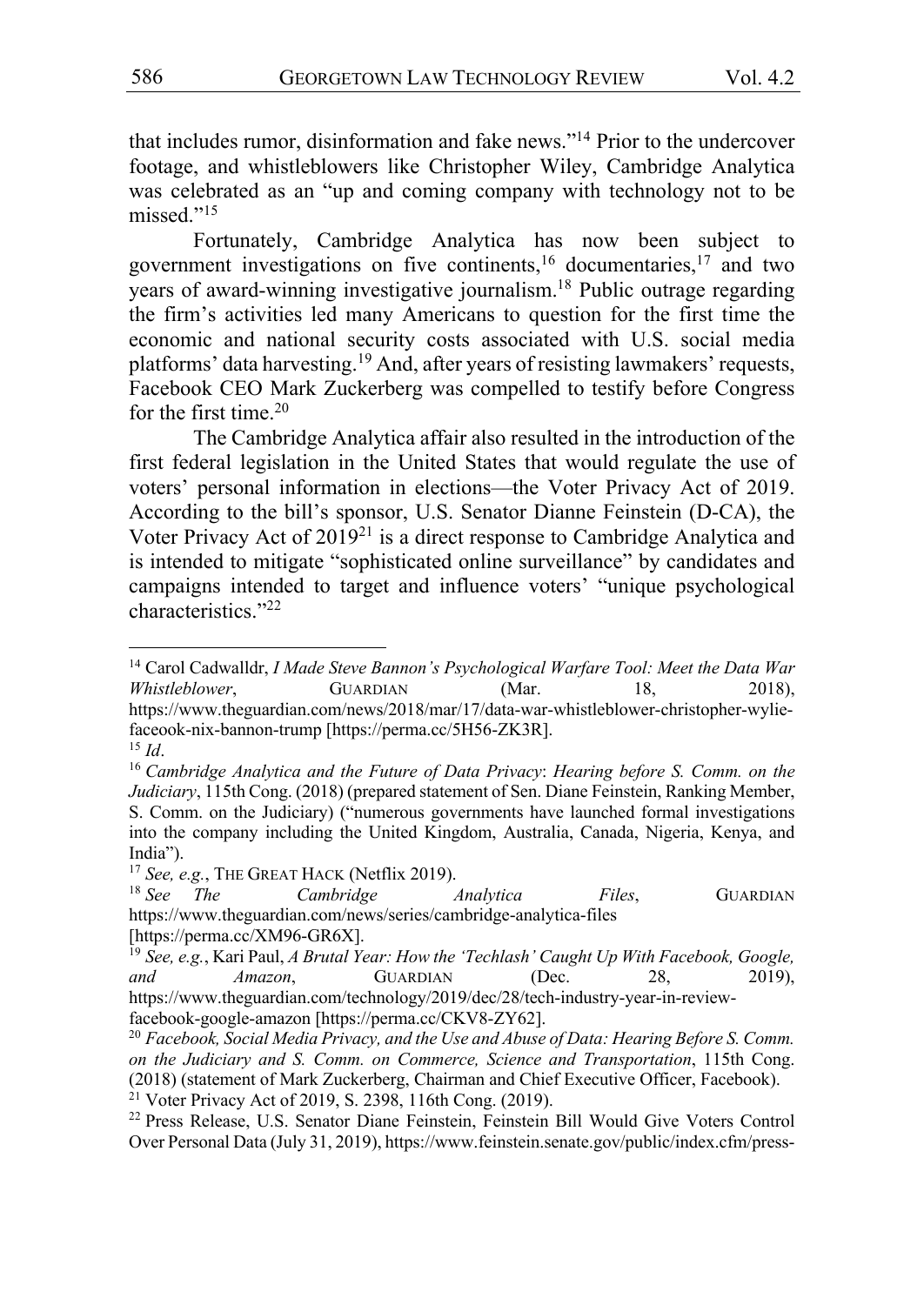Clearly, Cambridge Analytica captured the attention of regulators and the public, particularly regarding the use of data in elections. But as Ira Rubenstein described in *Voter Privacy in the Age of Big Data* in 2014, the application of Big Data, behavioral advertising, and advanced data analytics techniques are not necessarily new in political campaigns. Political parties have been some of the earliest adopters of sophisticated online data analytics dating back to the 2004 Presidential election.<sup>23</sup> Rubenstein observes that major political parties may be the "largest assemblages of personal data in contemporary American life."24

As a result, whether the Voter Privacy Act is signed into law or not, at some point courts will likely consider the constitutionality of regulating the use of personal information in elections. Moreover, given the volume of information now in the public record regarding Cambridge Analytica's use of computational means to discern, analyze, and manipulate voter's underlying psychological characteristics, there is an additional question as to whether those techniques could reach a level of scientific efficacy for the court to find them violative of fundamental rights like individual liberty and popular sovereignty.

To that end, the following will review Senator Feinstein's proposed Voter Privacy Act and potential legal obstacles associated with regulating the use of voters' personal information in elections, as well as the techniques used by Cambridge Analytica and whether they could change courts' views of voter privacy in the Digital Age.

### II. THE VOTER PRIVACY ACT

The proposed Voter Privacy Act of  $2019^{25}$  is not only the first federal legislation that would regulate the use of voters' personal information in elections, but its provisions seem intended to shape future litigation regarding voter privacy. Broadly, the bill would amend the Federal Election Campaign Act of 1971 (FECA) to provide voters with legal rights to control the use of their personal information by political entities, which are defined as candidates, political committees, national committees, and political parties under the FECA as well as political organizations under Section 527 of the Internal Revenue Code.<sup>26</sup> The bill also applies to any person using voter

releases?id=B4FBA307-B050-4623-8EAF-841DCDCAFDA4 [https://perma.cc/2GJQ-HFAJ].

<sup>23</sup> Ira Rubenstein, *Voter Privacy in the Age of Big Data*, 2014 WIS. L. REV. 5, 861, 876 n.76 (2014).

<sup>24</sup> *Id*. at 861.

<sup>25</sup> Voter Privacy Act, *supra* note 21.

<sup>26</sup> *Id.*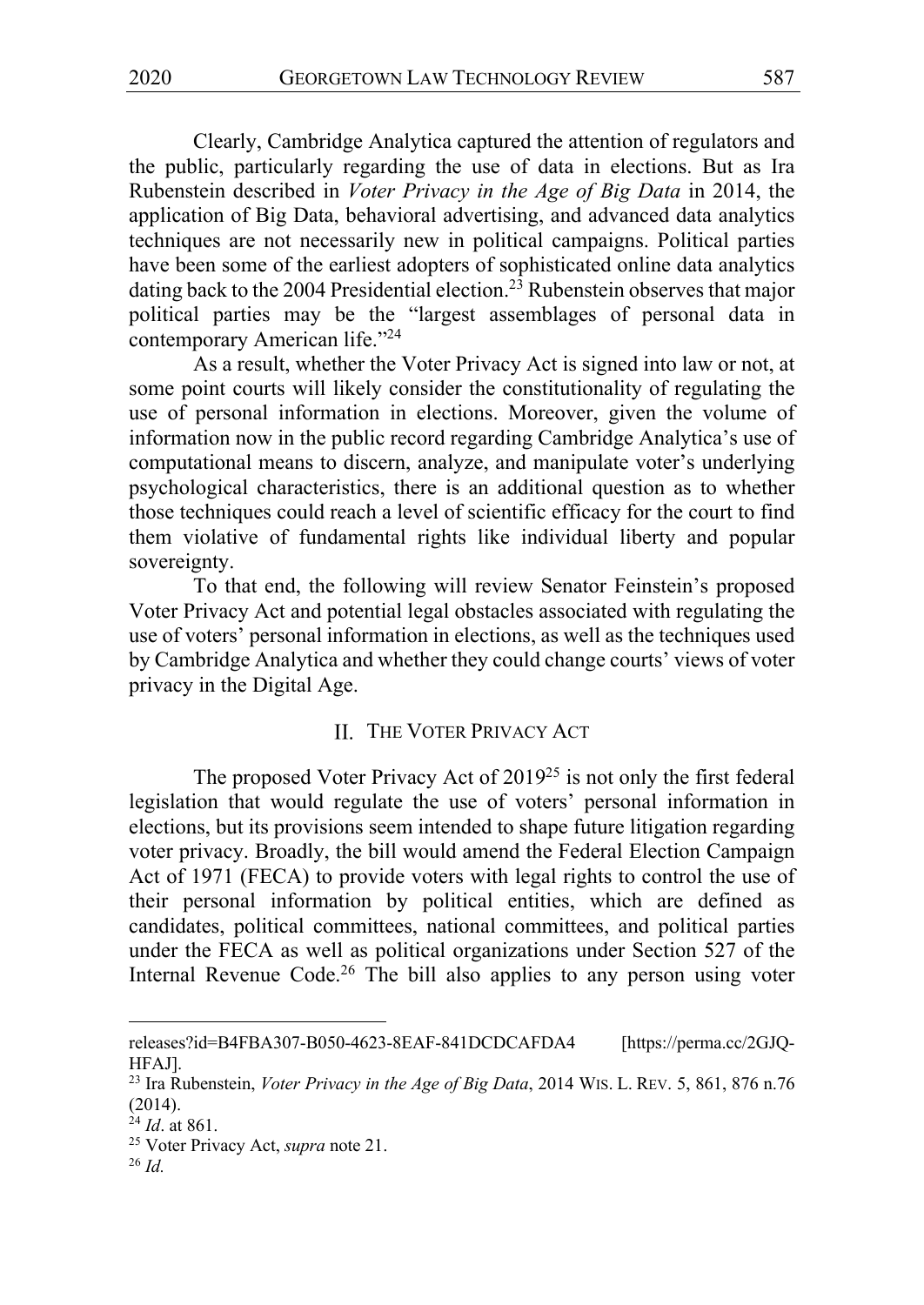personal information to carry out regulated campaign activities under the FECA, including public communications, mass mailing, or telephone banking.<sup>27</sup> Voters' data ownership rights would be enforced by the Federal Election Commission, including via civil and criminal sanctions.<sup>28</sup>

#### A. Findings and Sense of Congress

The bill's *Congressional Findings* attempt to shape future litigation in two ways: (1) by providing sufficient factual detail to allow a court to find that modern voter targeting techniques are materially different from historic political advertising; and (2) in its role as the representatives of the public, clearly articulating Congress's assessment of the public's interest in regulating such activity rather than leaving it to the court.

To support subsequent provisions, the bill provides significant detail and resources on the following factual themes: dramatic growth in Internet usage in the United States; proliferation and depth of data collection by online platforms; advancement of new surveillance techniques such as real-time recording of an individual's browsing sessions; the ability to infer private information that was never revealed publicly; the incorporation of neurological research into online advertising techniques designed to manipulate users' "precognitive functions"; the adoption of behavioral advertising and microtargeting techniques by U.S. political entities; and Cambridge Analytica's use of voter's personality traits to conduct psychological operations to alter voter behavior.<sup>29</sup>

The sense of Congress also explicitly states the government's interest based on the foregoing facts: "It is the sense of Congress that . . . the Federal Government has a compelling interest in protecting voters from surveillance and manipulation;" that the bill is "the most narrowly tailored approach to protecting voters from psychological manipulation;" and that the "Federal Government's interest would justify additional prohibitions" if necessary.<sup>30</sup>

Congressional findings are not only relevant for courts in determining legislative judgement,<sup>31</sup> but also in "advanc[ing] judicial review by identifying the factual authority on which Congress relied."32 In addition, there is at least some indication that the amount of data provided by Congress could be dispositive in a difficult balancing of competing interests.<sup>33</sup>

<sup>27</sup> *See* 52 U.S.C. § 30101(21).

<sup>28</sup> Voter Privacy Act, *supra* note 21, at § 358*; see also id.* at 354(e)(2).

<sup>29</sup> *Id.* at § 2.

<sup>30</sup> *Id.* at § 3.

<sup>31</sup> United States v. Morrison, 529 U.S. 598 (2000).

<sup>&</sup>lt;sup>32</sup> *Id.* at 628 (Souter, J., dissenting).

<sup>33</sup> *Id.*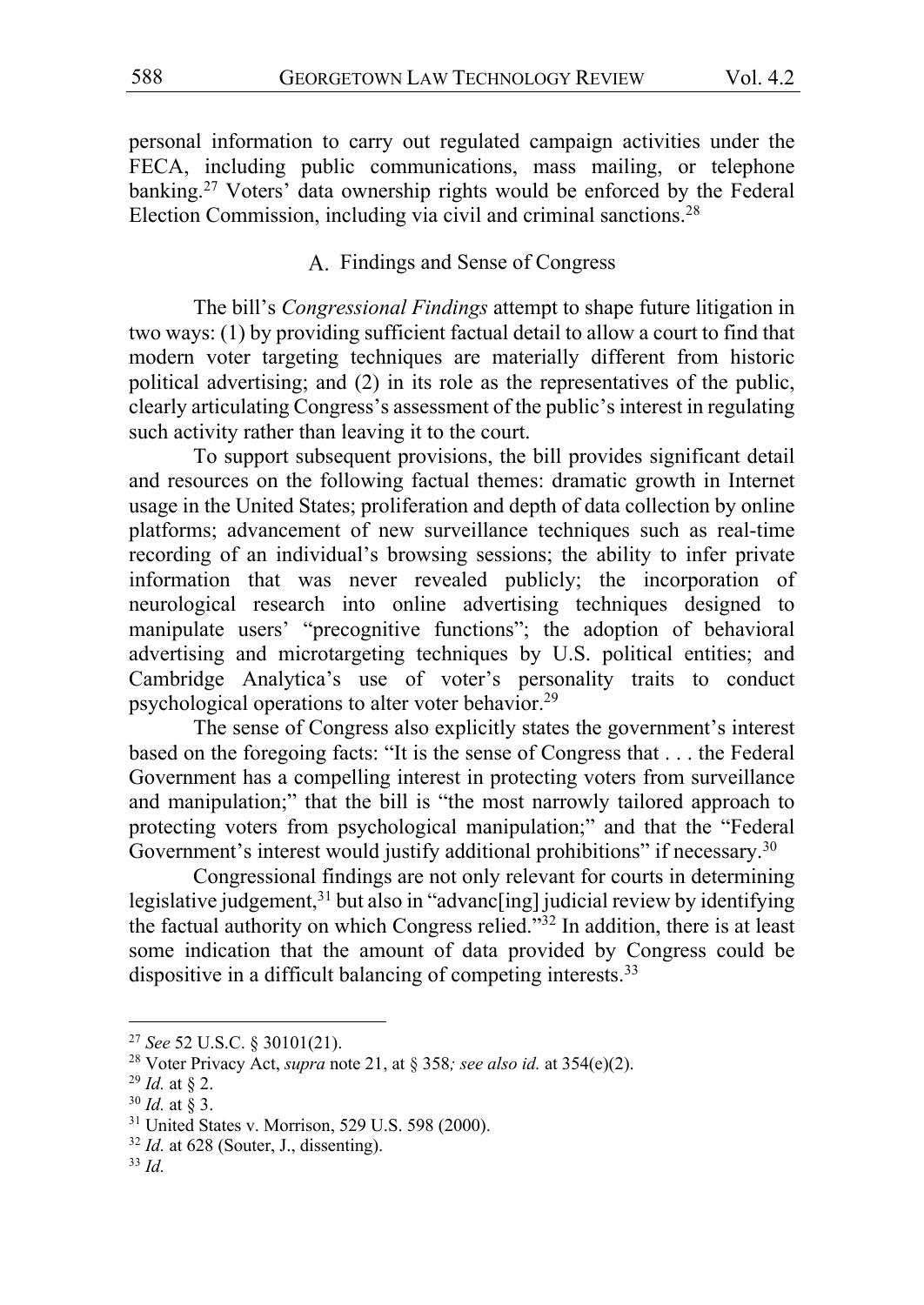#### B. Rights Provided Under the Act

Similar to the European Union's General Data Protection Regulation  $(GDPR)^{34}$  and the California Consumer Privacy Act  $(CCPA)^{35}$  the Voter Privacy Act would allow voters to control the use of their personal information via certain codified rights: (1) right of access, (2) right of erasure, (3) right to prohibit transfer, (4) right to notice, and (5) right to prohibit targeting.<sup>36</sup> Collectively, these rights allow voters to dictate how their information is used by covered entities, though voters are required to act affirmatively. The only right in the bill that is self-executing is the right of notice, which requires covered entities to notify voters as soon as they take possession of voters' personal information.

One of the Voter Privacy Act's novel components is its prohibition on targeting by third-party websites on behalf of covered entities. The provision is similar to Twitter's recent announcement that it no longer accepts political advertisements on its platform.<sup>37</sup> As has been the source of some confusion, Twitter's ban on political advertising does not preclude politicians from using the platform, including for political messaging.<sup>38</sup> Rather, Twitter will no longer allow political entities to purchase its ad-targeting services that use sophisticated user data profiles to force ads into individuals' Twitter feeds.<sup>39</sup>

The Voter Privacy Act's prohibition on targeting seems to work similarly to Twitter's policy. It would allow individuals to opt out of permitting third-party websites to use their personal information for ads targeted on behalf of a covered entity. For example, an individual could log onto Facebook, go to their privacy settings, and opt out of receiving targeted ads from covered entities. The provision would not limit covered entities' ability to send out ads on third-party websites, nor would it limit the total number of online ads a covered entity could send. It would only limit covered entities' ability to use personal information to target its online ads. Notably, the bill does not include information derived from state voter registration databases in its definition of personal information. As a result, covered entities

<sup>34</sup> Regulation 2016/679 of the European Parliament and of the Council of 27 April 2016 on the Protection of Natural Persons with Regard to the Processing of Personal Data and on the Free Movement of Such Data, and Repealing Directive 95/46/EC, 2016 O.J. (L 119/1) (hereinafter "(General Data Protection Regulation").

<sup>35</sup> CAL. CIV. CODE § 1798 et seq. (2018).

<sup>36</sup> Voter Privacy Act, *supra* note 21, at § 4.

<sup>37</sup> Anthony Ha, *Jack Dorsey Says Twitter Will Ban All Political Ads*, TECH CRUNCH (Oct. 30, 2019), https://techcrunch.com/2019/10/30/twitter-political-ad-ban/ [https://perma.cc/3TEZ-VRQZ].

<sup>38</sup> *Id.*

<sup>39</sup> *Id.*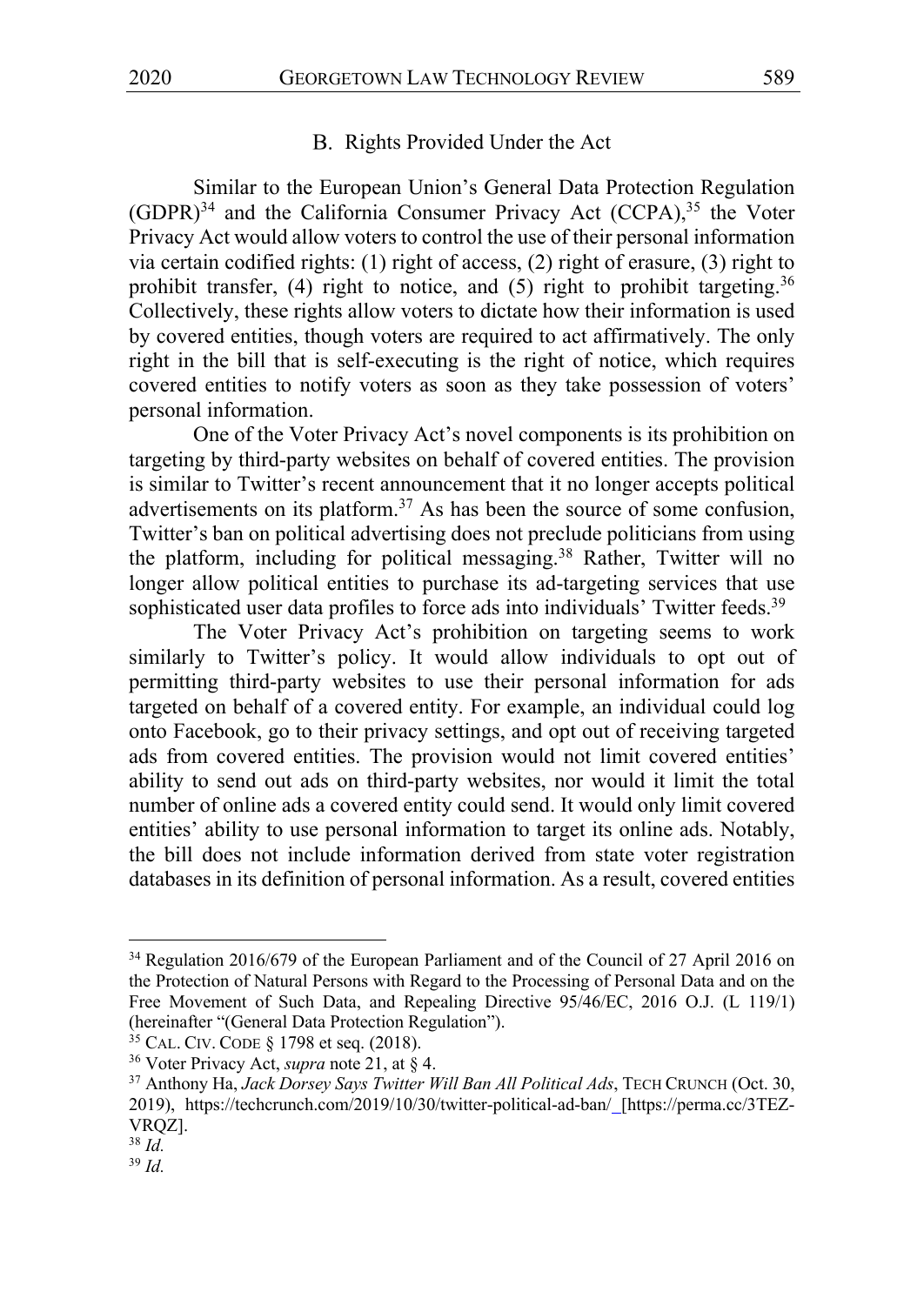could still target online ads, even if a voter opts out, based on data like party affiliation, address, and zip code.<sup>40</sup>

One clear difference between the Voter Privacy Act and other data protection statutes like the GDPR is that the bill does not generally include front-end "use restrictions."41 The GDPR limits covered entities to six exclusive, authorized uses for individual personal information. The authorized uses describe general categories of activity like consent that is necessary for the performance of a contract or necessary for performance of a legal duty.<sup>42</sup> Any collection, use, or processing of personal information inconsistent with an approved use is prohibited. The Voter Privacy Act has no such restriction. Political entities are not subject to any blanket prohibition on collection, use, or processing of any voter's data. The only limitation a covered entity would encounter would be from the voter themselves, and only with respect to that voter's own personal data.

The lone use restriction on data transfer in the legislation is a prohibition on transferring voters' personal information outside of the United States.<sup>43</sup> There is no specific explanation for the provision. However, given that Senator Feinstein indicated on numerous occasions that the bill was intended to respond to Cambridge Analytica, one possible reason for the provision could be a response to reports that Cambridge Analytica passed U.S. voter information to the state-owned Russian oil firm Lukoil.<sup>44</sup> At the Senate Judiciary Committee's hearing on Cambridge Analytica, Senator Feinstein referred to Lukoil as having a "formal information-sharing partnership with the Russian Federal Secret Service, the FSB, the successor to the KGB."45

#### Definitions Included in the Act

The Voter Privacy Act's definitions provide notable limitations on the overall scope of the legislation. For example, the bill defines "personal information"46 to include ten categories of data like personal identifiers, consumer history, Internet browsing history, geolocation, personality traits, and other psychographic modeling.<sup>47</sup> However, it excludes publicly available

<sup>40</sup> Voter Privacy Act, *supra* note 21, at § 351(4)(B).

<sup>41</sup> General Data Protection Regulation, *supra* note 34, at Art. 6.

<sup>&</sup>lt;sup>42</sup> Specifically, these authorized uses include: (1) use with consent, (2) use in performance of a contract, (3) use in compliance with another legal obligation, (4) use to protect the vital interests of the data subject, (5) use for the public interests, and (6) use for the legitimate interests of the controller. *Id.*

<sup>43</sup> Voter Privacy Act, *supra* note 21, at § 4.

<sup>44</sup> Cadwalladr & Graham-Harrison, *supra* note 1.

<sup>45</sup> Feinstein, *supra* note 16.

<sup>46</sup> Voter Privacy Act, *supra* note 21, at § 4(a).

<sup>47</sup> *Id.*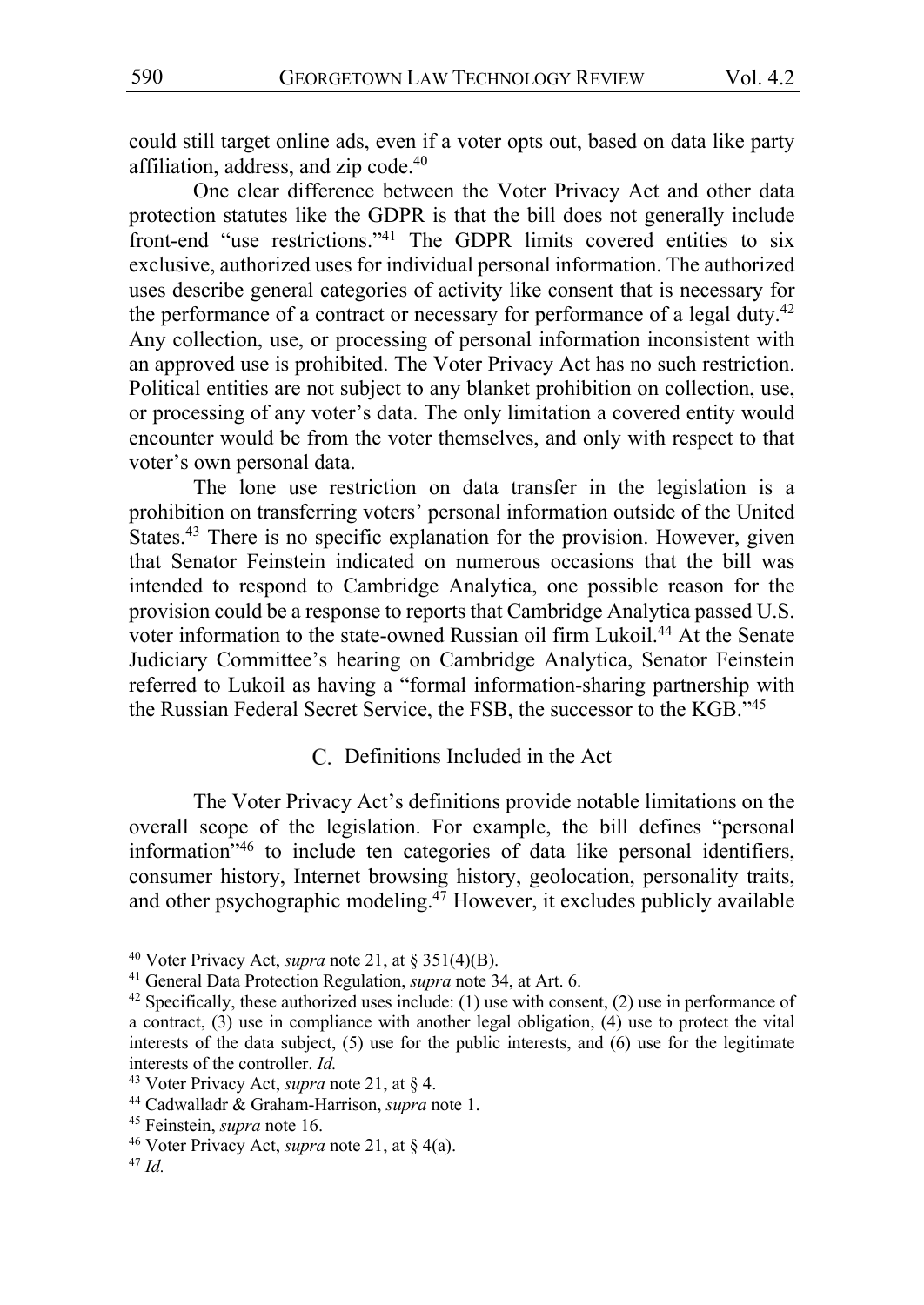information, deidentified information, and aggregate polling information.<sup>48</sup> Publicly available information is defined as "information obtained from a Federal, state, or local voter registration database."<sup>49</sup>

The exclusion of information obtained from state voter registration databases is significant for two reasons. One, according to the National Conference of State Legislatures, state voter registration databases can include significant information including party registration, name, address, date of birth, occupation, and voting history.<sup>50</sup> Two, it ensures that candidates have access to some minimum voter data to protect their ability to effectively communicate with voters. As Rubenstein observes, some political professionals consider state voter registration data the most valuable data available in operating campaigns.<sup>51</sup>

#### III. LEGAL CHALLENGES

Endeavoring to regulate the use of personal data in elections, the Voter Privacy Act could face a number of constitutional challenges. The most likely are: (A) whether the law impermissibly limits the quantity of protected speech;<sup>52</sup> and (B) whether the law impermissibly restrains the individual right of candidates to access a voter's personal information.<sup>53</sup>

# A. Limits on Quantity of Speech

The first test for any legislation that regulates political campaign activity, particularly under the Federal Election Campaign Act (FECA), is under *Buckley v. Valeo*. Following the Watergate scandal and subsequent passage of the Federal Election Campaign Act of 1974 (FECA),<sup>54</sup> plaintiffs in *Buckley* challenged a variety of the new campaign finance laws, including expenditure limits, contribution limits, public disclosure of contributions, and public financing of elections.<sup>55</sup> Expenditure limits in the Act capped the overall amount a candidate could spend during a campaign and how much an

<sup>51</sup> *Id*.

[https://perma.cc/5STJ-QFSD].

<sup>48</sup> *Id.*

<sup>49</sup> *Id.*

<sup>50</sup> Rubenstein, *supra* note 23, at 868.

<sup>52</sup> *See* Buckley v. Valeo, 424 U.S. 1 (1976).

<sup>53</sup> *See* Sorrell v. IMS Health, 564 U.S. 552 (2011).

<sup>54</sup> Lee E. Goodman, *The First Amendment Right to Political Privacy, Chapter 6, Campaign Finance and Other Very Public Exceptions to Privacy*, WILEY REIN LLP (Sept. 2019), https://www.wiley.law/newsletter-The-First-Amendment-Right-to-Political-Privacy-Chapter-6-Campaign-Finance-and-Other-Very-Public-Exceptions-to-Privacy

<sup>55</sup> *Buckley*, 424 U.S. at 19–20.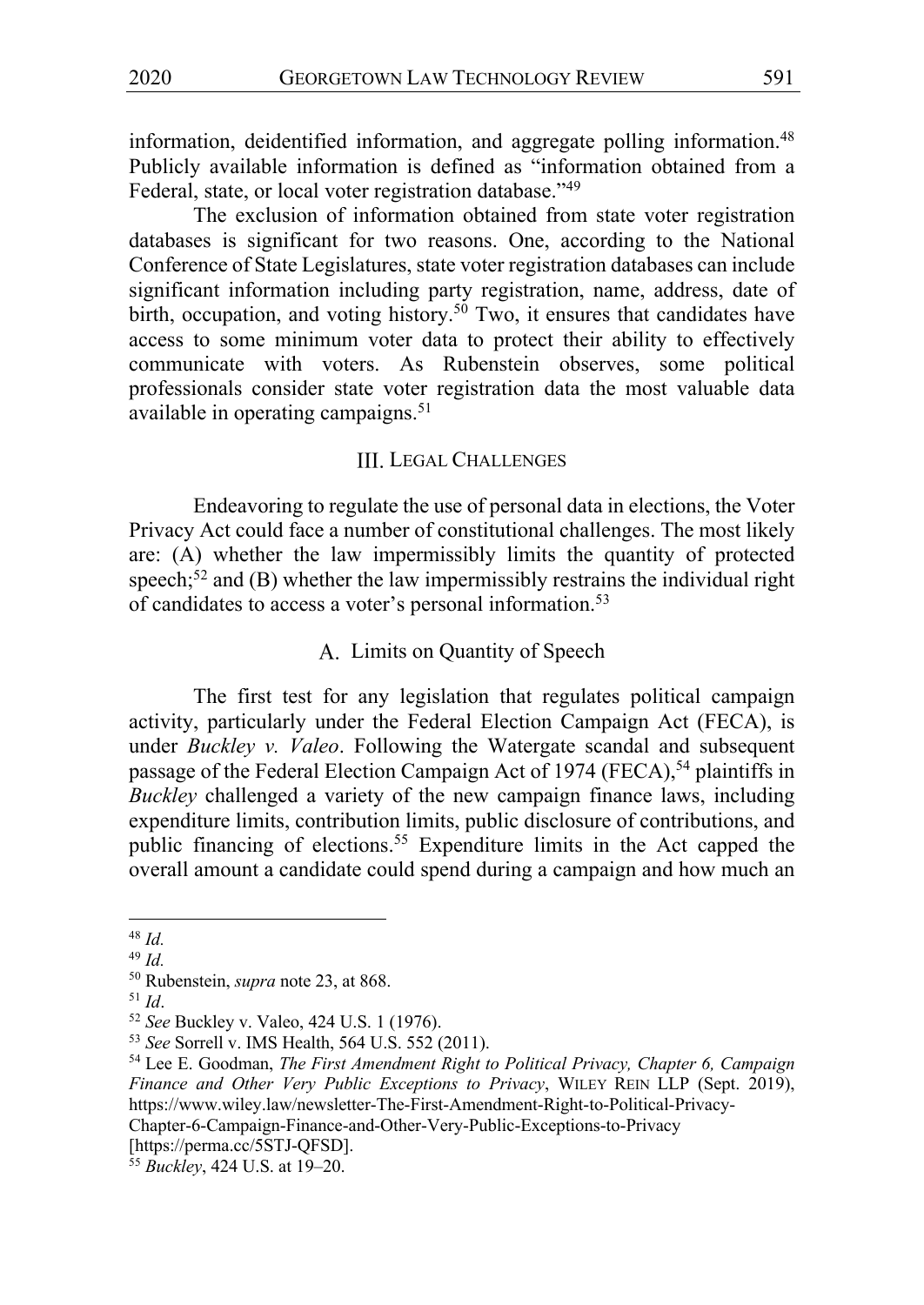individual could spend "relative to a clearly identified candidate."56 The Court invalidated limits on expenditures finding that "a restriction on the amount of money a person or group can spend on political communication during a campaign necessarily reduces the quantity of expression by restricting the number of issues discussed, the depth of the exploration, and the size of the audience reached."57

The Court upheld other provisions of the FECA such as mandating disclosure of political contributions. The FECA required political committees to keep detailed records of all contributions and expenditures, including the name and address of every individual contributor over a certain dollar amount, and to publish them for public inspection. The Court found that while the provision imposed no ceiling on campaign related activities, it compelled disclosure of political activity and infringed on the "privacy of association and belief guaranteed by the First Amendment."<sup>58</sup> However, potentially in part because it had already invalidated expenditure limits, the Court conceded that disclosure was the least restrictive means for Congress to address the rampant corruption it had identified in political campaigns and upheld the provision.

Over the next forty years the Court would take an increasingly aggressive posture toward campaign finance regulations, invalidating provisions like limits on independent expenditures by corporations.<sup>59</sup> Yet, it has remained equally steadfast in upholding public disclosure requirements.<sup>60</sup> Outside of right-of-association cases, the only instances where the Court has retreated from its preference for disclosure over privacy were in instances where plaintiffs could demonstrate that compelled disclosure had actually resulted in physical harm.<sup>61</sup>

*Buckley* and its progeny continue to stand for the proposition that any regulation under the FECA may not restrict the *quantity* of speech. On its face the Voter Privacy Act does not appear to run afoul of that requirements. However, the Court's repeated preference for transparency at the expense of privacy is instructive on the relative weight of two interests in the context of political campaigns.

#### B. Limits on Candidates' Access to Data

The Voter Privacy Act could limit a candidate's access to certain voter data, which the Court has found is protected speech under the First

<sup>58</sup> *Id*. at 64.

<sup>56</sup> *Id.* at 13.

<sup>57</sup> *Id.* at 19.

<sup>59</sup> *See* Citizens United v. FEC, 558 U.S. 310 (2010).

<sup>60</sup> *See* McConnell v. FEC, 540 U.S. 93 (2003).

<sup>61</sup> Britt v. Superior Court, 20 Cal. 3d 844, 849 (1978).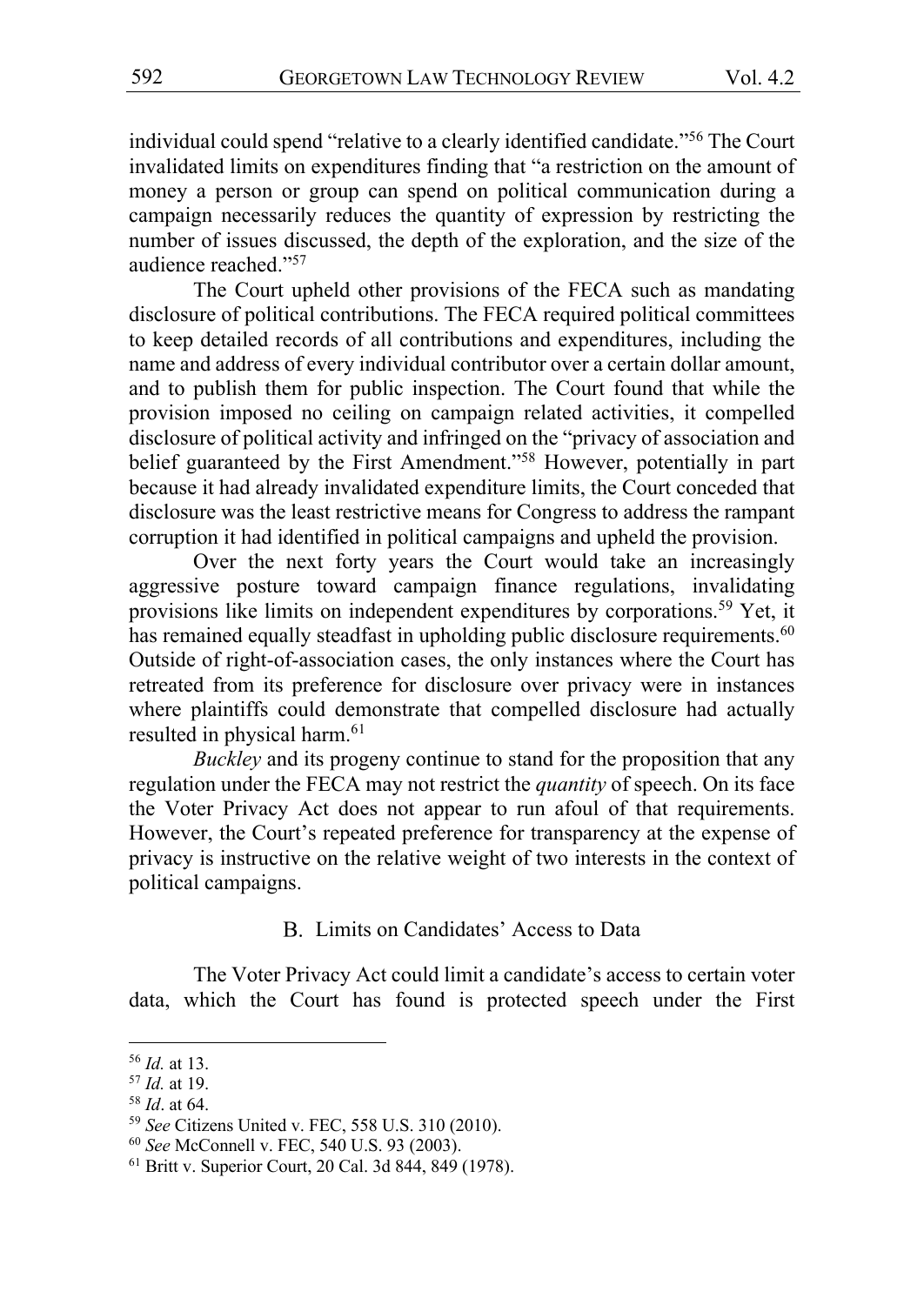Amendment. In *Sorrell v. IMS Health Inc.*, <sup>62</sup> the Court invalidated a Vermont statute that prohibited the sale of prescriber-identifiable information for marketing prescription drugs without the prescriber's consent.<sup>63</sup> The Court found that, by prohibiting access to data for a singular purpose like marketing, the statute imposed content-based, viewpoint-based, and speaker-based restrictions under the First Amendment.<sup>64</sup>

Finding that the regulation imposed significant restrictions on protected speech, the Court considered whether the government had articulated a substantial interest sufficient to sustain the burden. Vermont argued that the statute was necessary to protect medical privacy and to achieve several policy objectives, like improving public health and reducing health care costs.<sup>65</sup> The Court rejected both arguments, finding while it restricted access to marketers, that the Vermont statute permitted access to journalists, researchers, and insurers.<sup>66</sup> The Court also found that while the state's goals to reduce health care costs "may be proper, [the statute] does not advance them in a permissible way," namely, by "restraining certain speech by certain speakers."<sup>67</sup>

Sorrell continues to stand for the proposition that access to data, which can be used to improve the persuasiveness of a speaker's message, is protected under the First Amendment. Notably, Justice Kennedy did not foreclose the possibility of any regulation of personal data under the First Amendment. In his opinion, he cites data protection statutes like Health Insurance Portability and Accountability Act (HIPAA) as positive examples that did not raise the same concerns as the statute at issue.<sup>68</sup> However, Sorrell does continue to stand for the proposition that if a statute endeavors to regulate the use of data, it must serve a sufficiently compelling interest.

#### IV. IS VOTER PRIVACY A COMPELLING INTEREST IN THE DIGITAL AGE?

Whether voter privacy could be considered a sufficiently compelling interest to sustain legislation like the Voter Privacy Act is a two-part question. The first part is a factual question about whether there is sufficient data or other evidence to find a concept like voter privacy compelling on its face. The

 $62$  564 U.S. 552 (2011).

<sup>63</sup> *Id.* at 557.

<sup>64</sup> *Id*. at 564–65.

<sup>&</sup>lt;sup>65</sup> *Id.* at 572 ("First, the State contends that its law is necessary to protect medical privacy, including physician confidentiality, avoidance of harassment, and the integrity of the doctor patient relationship. Second the State argues that §4631(d) is integral to the achievement of policy objectives- namely, improved public health and reduced health care costs").

<sup>66</sup> *Id.* at 572–73.

<sup>67</sup> *Id.* at 577.

<sup>68</sup> *Id.* at 573.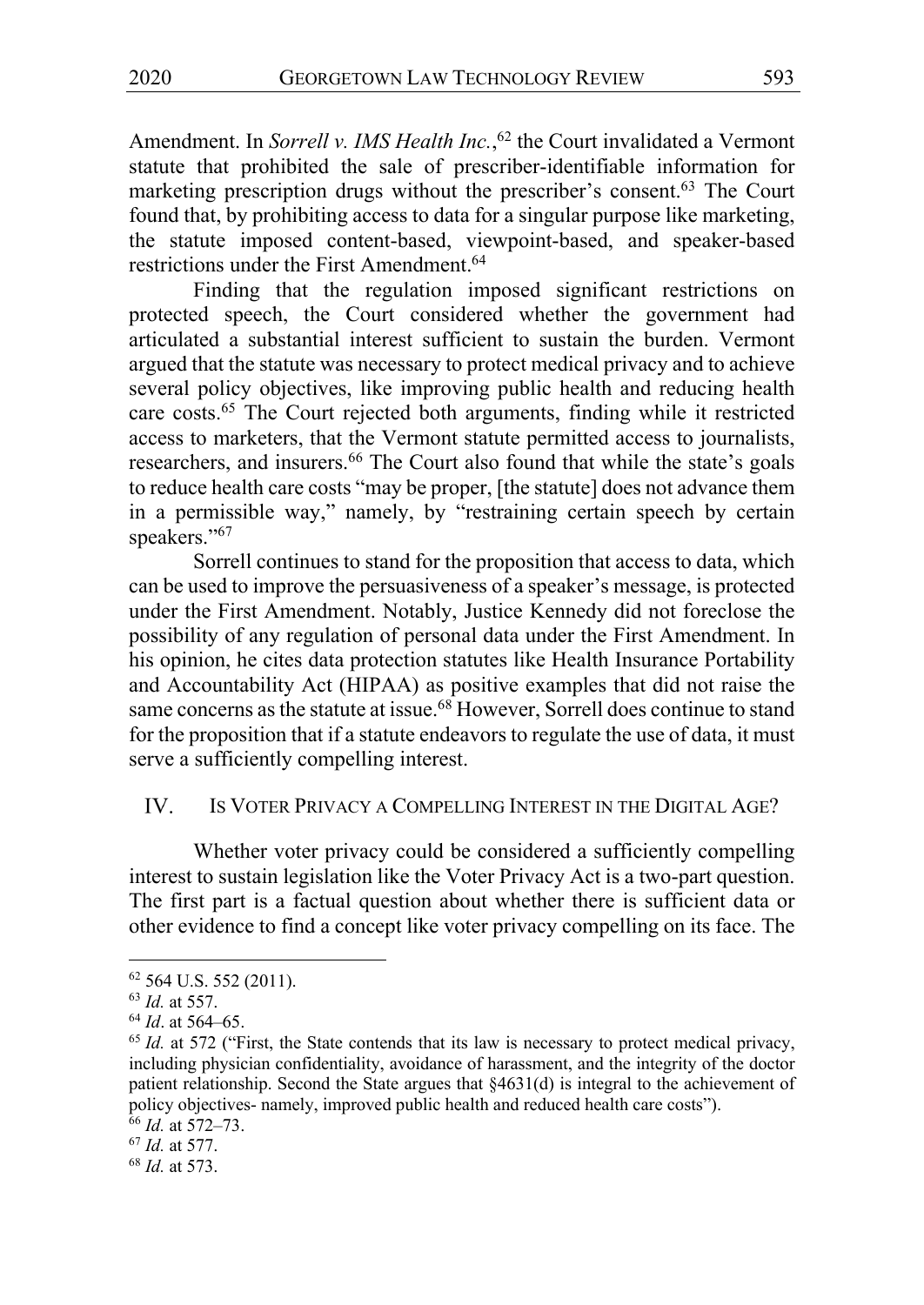second could be described as more of a question of law, but essentially it is how a court would choose to balance voter privacy against other competing rights and interests.

# A. Factual Basis for Voter Privacy

Fortunately, investigations of Cambridge Analytica have provided a wealth of information regarding modern data practices by political campaigns, advances in psychographics, and the national security implications of foreign nations adopting these techniques to engineer outcomes in American elections.

# *Modern Data Collection and Campaigns*

The Internet is an indispensable part of modern economic and social life in the United States. According to the Pew Research Center, ninety percent of Americans use the Internet.<sup>69</sup> From 2005 to 2019, the number of Americans using social media increased from five percent to seventy-two percent.<sup>70</sup> For those under the age of thirty, that figure was ninety percent.<sup>71</sup> Facebook has 2.4 billion daily active users globally.<sup>72</sup> About seventy percent of American adults have a Facebook account, and forty-three percent get their news from Facebook.73

As a result, the repository of personal information that is collected and made widely available by companies like Google and Facebook about each individual American citizen is materially different than any period in American history. As noted in the Voter Privacy Act:

One U.S. based search engine advertises its ability to track hundreds of categories of data about specific individuals including age, gender, occupation, income level, sexual orientation, national origin, religion, medical conditions such as AIDs, erectile dysfunction, bipolar disorder, eating disorders, and sexually transmitted diseases, family

<sup>69</sup> *Internet/Broadband Fact Sheet*, PEW RES. CTR. (Jun. 12, 2019), https://www.pewresearch.org/internet/fact-sheet/internet-broadband/ [https://perma.cc/C9DC-FG4C].

<sup>70</sup> *Id.*

<sup>71</sup> *Id.*

<sup>72</sup> *Number of Monthly Active Facebook Users Worldwide as of 4th Quarter 2019*, STATISTA (2020), https://www.statista.com/statistics/264810/number-of-monthly-active-facebookusers-worldwide/ [perma.cc/JC76-LHVR].

<sup>73</sup> *10 Facts About Americans and Facebook*, PEW RES. CTR. (MAY 16, 2019), https://www.pewresearch.org/fact-tank/2019/05/16/facts-about-americans-and-facebook/ [perma.cc/GX67-AXHJ].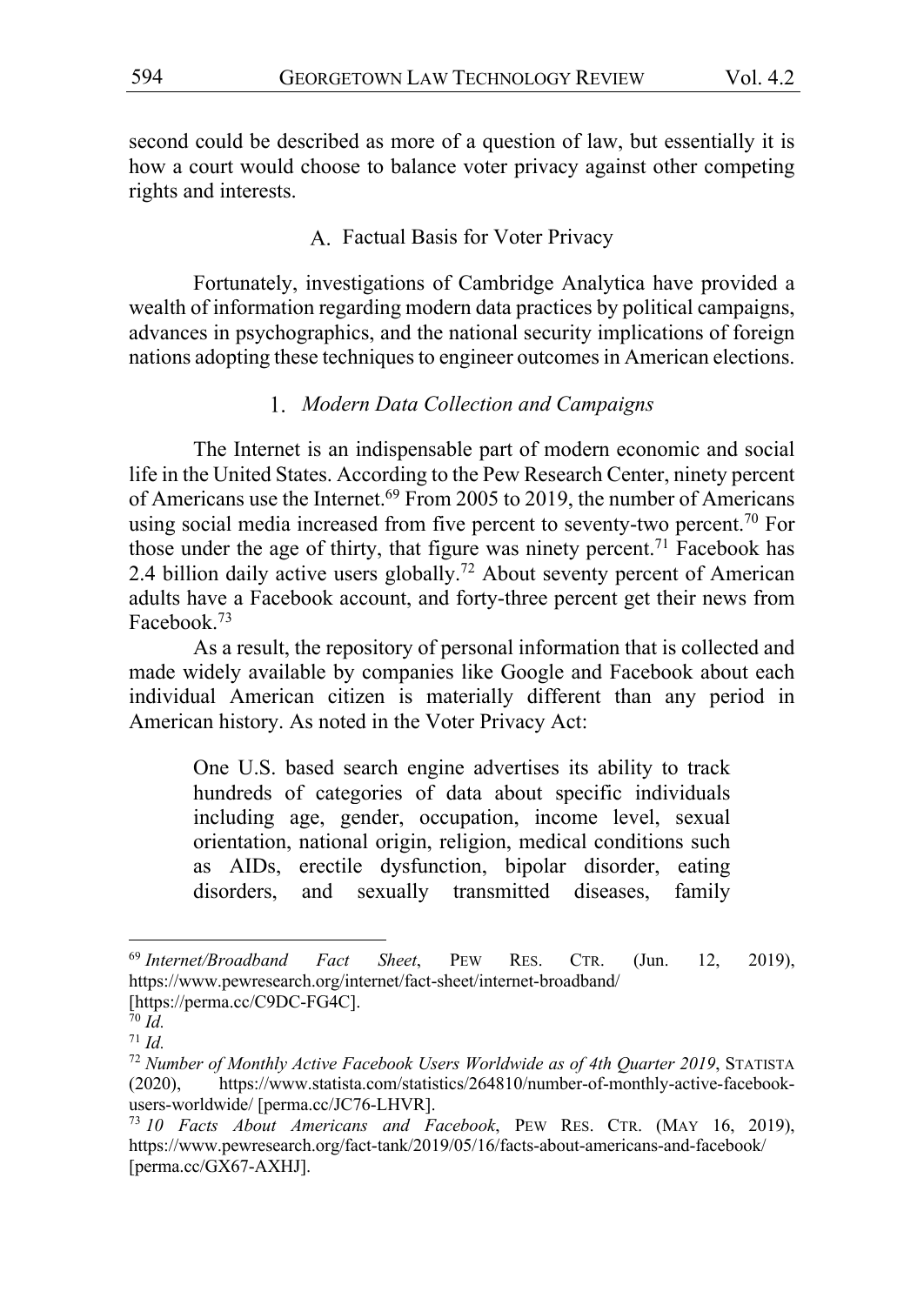information such as number of children, children with special needs, infertility, and substance misuse, and support for social issues such as reproductive rights, unions and labor issues, and support for gun rights. $74$ 

Every time an individual visits a website, information like the kind listed above is broadcast to tens or hundreds of companies for the opportunity to show that individual advertisements.<sup>75</sup> Moreover, these advertising protocols include unique ID codes "so that all of this information can be tied to you over time. This allows companies you have never heard of to maintain intimate profiles on you, and on everyone you have ever known."<sup>76</sup> One reporter determined that Google maintained 5.5 gigabytes of her personal data, which is roughly equivalent to 3 million word documents worth of text.<sup>77</sup>

Campaigns have been some of the earliest adopters of online data collection, analytics, and microtargeting. As early as 2004, major party databases included data on "every one of the 168 million or so registered voters in the country, cross-indexed with phone numbers, addresses, voting history, income range and so-on up to several hundred points of data on each voter."78 In 2014, Rubenstein observed:

Political databases hold records on almost 200 million eligible American voters. Each record contains hundreds if not thousands of fields derived from voter rolls, donor and response data, campaign web data, and consumer and other data obtained from data brokers, all of which is combined into giant assemblages made possible by fast computers, speedy network connections, cheap data storage, and ample financial and technical resources.<sup>79</sup>

Unique personalized identifiers like IP addresses, cookies, and mobile device IDs allow campaigns to integrate diverse datasets "while data mining and sophisticated statistical techniques allow them to engage in highly strategic and cost-effective analysis and targeting."80 Because political professionals consider data dispositive in determining the outcome of

<sup>74</sup> Voter Privacy Act, *supra* note 21, at § 2(3).

 $^{75}$  *Id.*, at § 5.

<sup>76</sup> *Id*.

<sup>77</sup> Dylan Curran, *Are You Ready? Here is All the Data Facebook and Google Have on You*, GUARDIAN (Mar. 30, 2018), https://www.theguardian.com/commentisfree/2018/mar/28/allthe-data-facebook-google-has-on-you-privacy [https://perma.cc/PT5X-N58D].

<sup>78</sup> Rubenstein, *supra* note 23, at 876.

<sup>79</sup> *Id.* at 879.

<sup>80</sup> *Id.* at 884.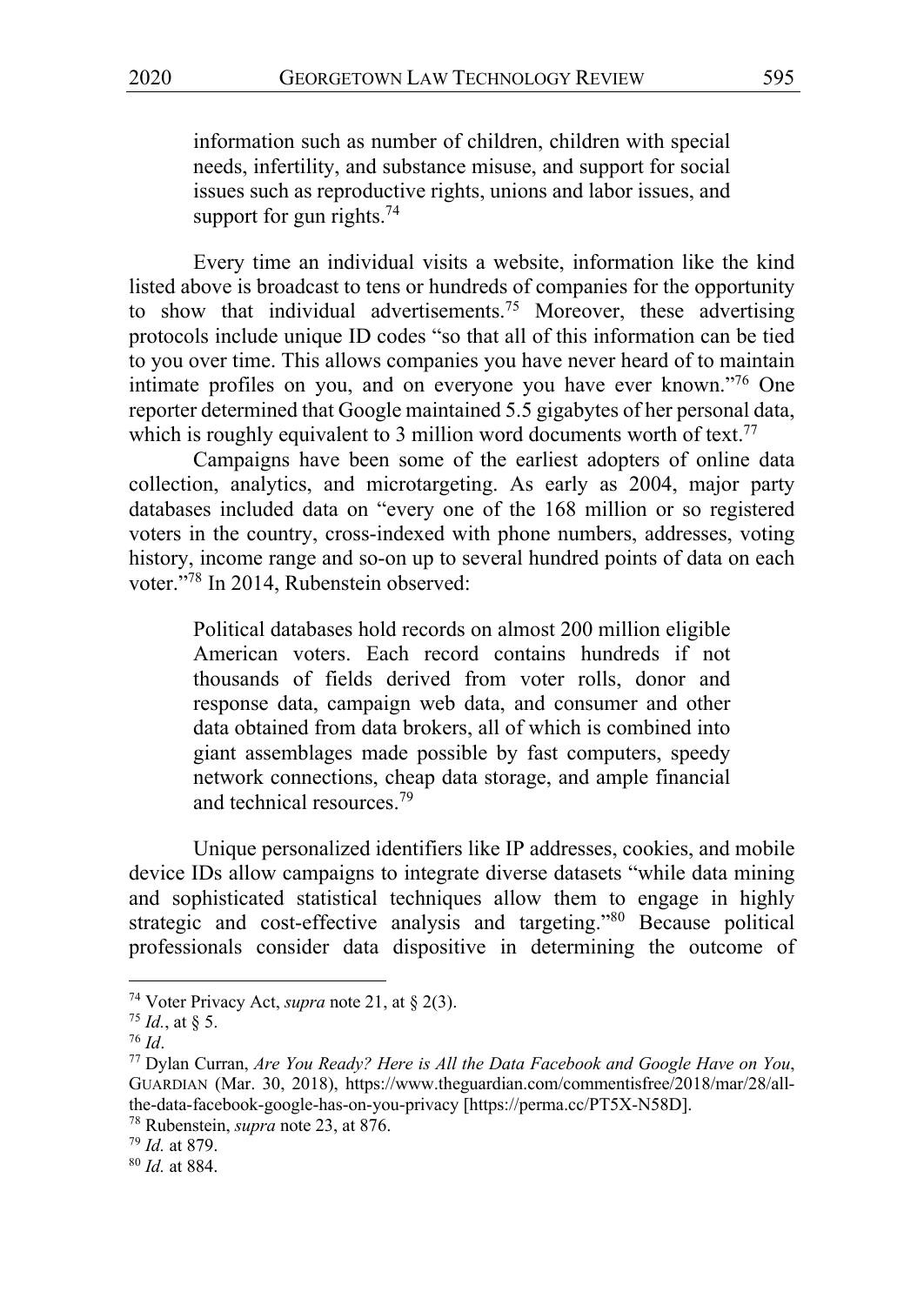elections, campaigns will continue to expand the scope of their collection, analysis, and targeting.

#### *New Developments in Psychographics*

Cambridge Analytica used large datasets and computational means to target and influence voters' underlying psychological traits to alter their behavior. The firm reportedly based its work on a series of studies published by the National Academy of Sciences that describe material advances in the field of psychographics made possible by U.S. social media platforms.  $81$ 

Psychographics is the study and classification of people according to their attitudes, aspirations, and other psychological criteria. Whereas *demographics* measure age, education, income, gender, and race, *psychographics* measure psychological traits like personality, interests, attitudes, and beliefs. Rather than describing who a person is, psychographics attempt to illustrate why a person behaves a certain way. Psychographics were developed after World War II as researchers sought to apply concepts of clinical psychology in order to better understand consumer behavior.<sup>82</sup> As one scholar described, psychographic information puts flesh on the demographic  $bone<sup>83</sup>$ 

One of the most common psychographic measures is personality. Like most psychographics, it is a latent trait—meaning it cannot be observed directly. Instead, individual characteristics are measured through surveys and questionnaires. One of the most common methods for testing personality is the Five-Factor Model, also called the "OCEAN test." The OCEAN test categorizes an individual's personality according to the following traits: openness, conscientiousness, extraversion, agreeableness, and neuroticism.

It is well-established that persuasive appeals are more effective in influencing human behavior when they are tailored to an individual's unique personality traits.<sup>84</sup> However, large-scale personality-based persuasion campaigns face two limitations: cost and reliability. It would not be practical or cost effective to attempt to convince five to ten million people to sit for a one-hundred question personality test. Alternatively, focus groups can yield useful insight, but the reliability of the results can degrade with extrapolation to larger groups of diverse individuals.<sup>85</sup>

<sup>81</sup> Cadwalladr, *supra* note 14.

<sup>82</sup> William D. Wells, *Psychographics: A Critical Review*, 12 J. MARKETING RES., 196 (1975). <sup>83</sup> *Id*. at 198.

<sup>84</sup> S.C. Matz et al., *Psychological Targeting as an Effective Approach to Digital Mass Persuasion*, 48 PROC. NAT'L ACAD. SCI. 12714 (2017), https://www.pnas.org/content/pnas/114/48/12714.full.pdf [https://perma.cc/K8KR-NQ38]. <sup>85</sup> *See* Wells, *supra* note 82.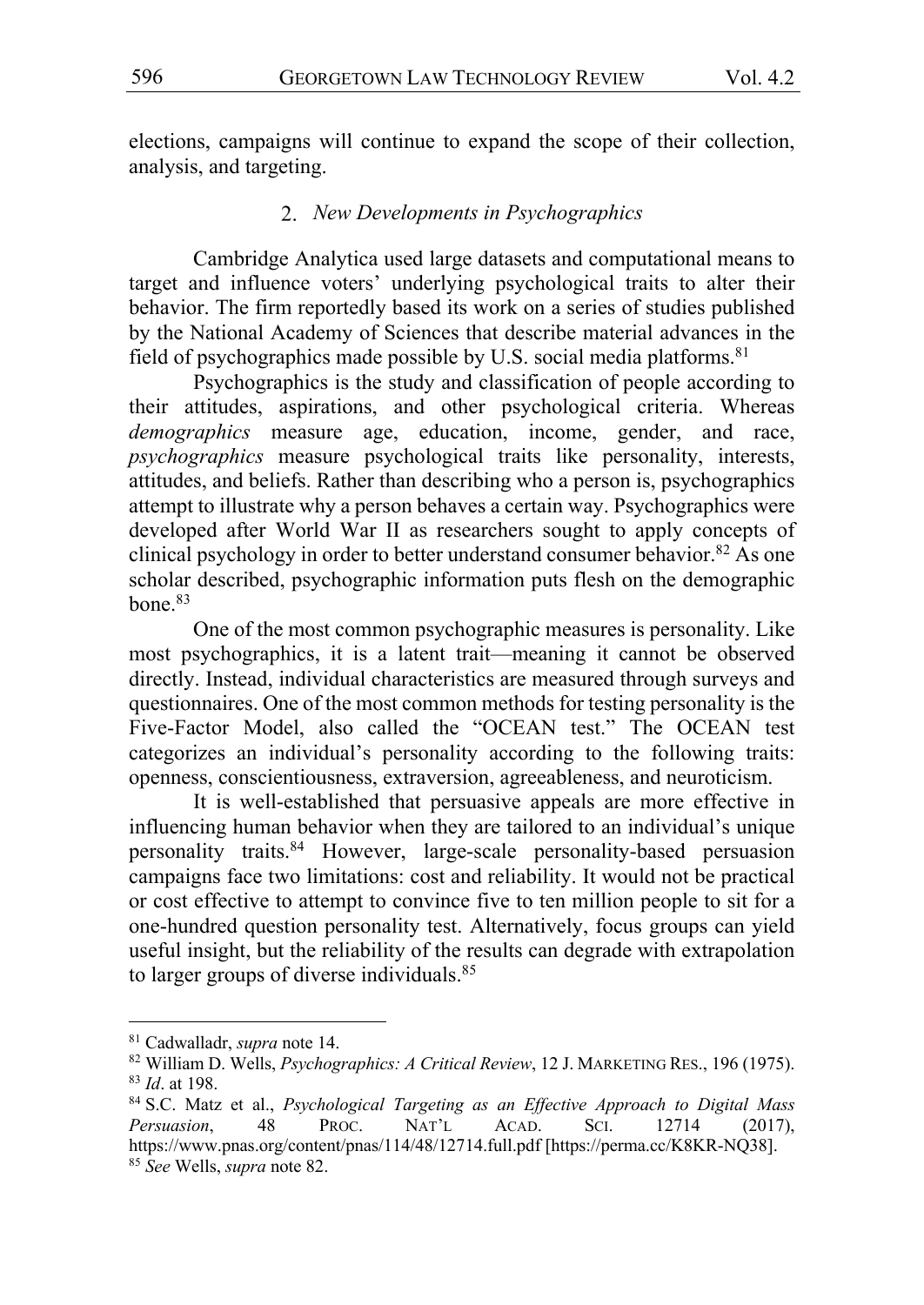Cambridge Analytica reportedly based its methodology on two recent studies published in *Proceedings of the National Academy of Sciences*, the official journal of the National Academy of Sciences. The studies suggest that personality traits can be cheaply and accurately inferred from an individual's public social media data, which can be used to conduct large-scale psychologically persuasive campaigns based on actual knowledge of each target's personality rather than estimations.

The first study found that individual's personality traits can be measured through social media data, instead of requiring a personality questionnaire. Entitled *Private Traits and Attributes Are Predictable from Digital Records of Human Behavior*, <sup>86</sup> the study examined 58,000 volunteers, each of whom provided Facebook Likes, demographic profiles, and the results of several personality questionnaires.<sup>87</sup> The resulting data was analyzed to connect Facebook Likes for topics such as "the Colbert Report," "Harley Davidson," or "Wu Tang Clan" with personality traits like "openness," as well as other attributes like sexual orientation, political views, or substance abuse.<sup>88</sup> Researchers concluded "basic digital records of human behavior can be used to automatically and accurately estimate a wide-range of personal attributes that people would typically assume to be private… [P]redictability of individual attributes from digital records of behavior may have considerable negative implications, because it can easily be applied to large numbers of people without obtaining their individual consent and without them noticing."89 Subsequent studies have found success at inferring sensitive personal information from personal websites,<sup>90</sup> blogs,<sup>91</sup> Twitter messages,<sup>92</sup> Facebook profiles,<sup>93</sup> and Instagram pictures.<sup>94</sup> Facebook itself reportedly

<sup>86</sup> Kosinski et al., *Private Traits and Attributes Are Predictable from Digital Records of Human Behavior*, 110 PROC. NAT'L ACAD. SCI. 5802 (2013), https://www.pnas.org/content/110/15/5802 [https://perma.cc/DFD7-FF7M].

<sup>87</sup> *Id.*

<sup>88</sup> *Id.* at 5894.

<sup>89</sup> *Id.* at 5805.

<sup>90</sup> Bernd Marcus, Fraz Machilek, & Astrid Schütz, *Personality in Cyberspace: Personal Web Sites, as Media for Personality Expressions and Impressions*, 90 J. PERSONALITY & SOC. PSYCHOL. 1014, 1014–1031 (2006).

<sup>91</sup> Tal Yarkoni, *Personality in 100,000 Words: A Large-Scale Analysis of Personality and Word Use Among Bloggers*, 44 J. RES. PERSONALITY 363, 363–373 (2010).

<sup>92</sup> Jennifer Golbeck et al., *Predicting Personality from Twitter*, IEEE INT'L CONFERENCE ON PRIVACY, SEC., RISK, & TRUST 149 (2011).

<sup>93</sup> Gregory Park et al., *Automatic Personality Assessments Through Social Media Language*, 108 J. PERSONALITY & SOC. PSYCHOL. 934, 934–952 (2014).

<sup>94</sup> Crisitina Segalin et al., *The Pictures We Like are Our Image: Continuous Mapping of Favorite Pictures into Self-Assessed and Attributed Personality Traits*, 8 IEEE TRANSACTIONS ON AFFECTIVE COMPUTING 268, 268–285 (2017).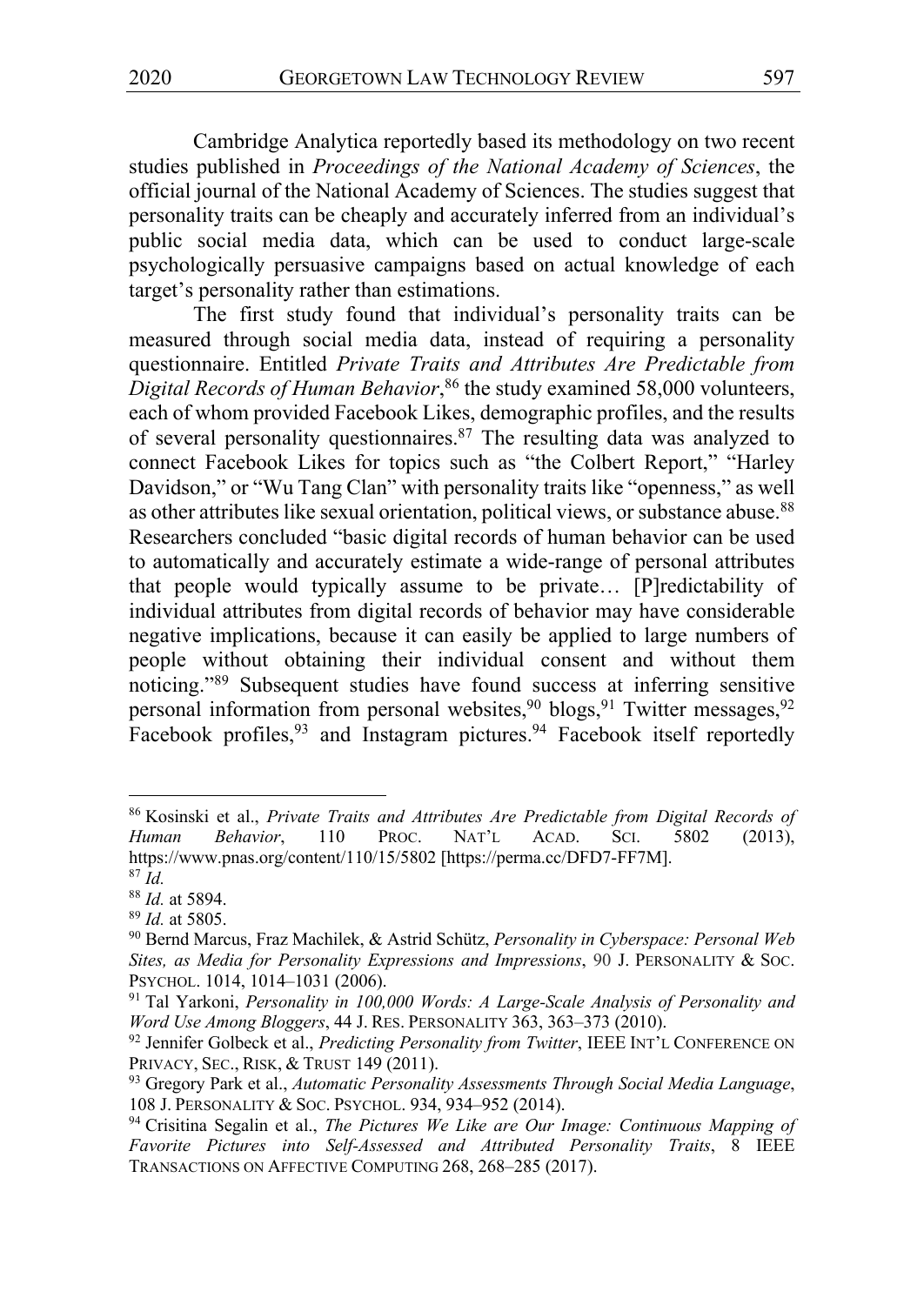obtained a patent that described how personality characteristics like emotional stability could be determined from individuals' messages and status updates.<sup>95</sup>

The second study found that computers could infer an individual's personality traits more accurately than any human. Entitled *Computer-Based Personality Judgements Are More Accurate Than Those Made by Humans*, the study compared computer projections of an individual's personality with those made by the same individual's coworkers, friends, family members and spouse.<sup>96</sup> The study concluded that computers were "significantly more accurate than humans" at predicting an individual's personality.<sup>97</sup> Moreover, with only ten, seventy, one hundred and fifty, and three hundred Facebook Likes, computers could outperform an average coworker, friend, family member, and spouse respectively.<sup>98</sup> Researchers noted that that "growth in both the sophistication of the computer models and the amount of digital footprint might lead to computer models outperforming humans even more decisively."<sup>99</sup> Again, researchers warned that:

[A]utomated, accurate, and cheap personality assessment tools could affect society in many ways … knowledge of people's personalities can also be used to manipulate and influence them. Understandably, people might distrust or reject digital technologies after realizing that their government, internet provider, web browser, online social network, or search engine can infer their personal characteristics more accurately than their closest family members.<sup>100</sup>

Together, the studies addressed two of the fundamental challenges of applying large-scale psychographic persuasion campaigns. First, researchers can infer the personality traits of large populations of individuals for minimal cost and without those individuals' knowledge. Second, because computer algorithms can determine the personality for each individual in a large population—rather than by generalizing from focus groups and modeling the results can be highly accurate.

In 2017, a third study found that using inferred personality data from social media allowed researchers to alter the behavior of large groups of

<sup>95</sup> Rory Cellan-Jones, *Facebook Explored Unpicking Personalities to Target Ads*, BBC, (Apr. 24 2018) https://www.bbc.com/news/technology-43869911 [https://perma.cc/24N4-VV45]. <sup>96</sup> Youyou et al., *supra* note 11, at 1037.

<sup>97</sup> *Id.*

<sup>98</sup> *Id. See also* Douglas Quenqua, *Facebook Knows You Better Than Anyone Else*, N.Y. TIMES (Jan 19, 2015), https://www.nytimes.com/2015/01/20/science/facebook-knows-you-betterthan-anyone-else.html [https://perma.cc/J439-B6VM].

<sup>99</sup> Youyou et al., *supra* note 11, at 1039.

<sup>100</sup> *Id*.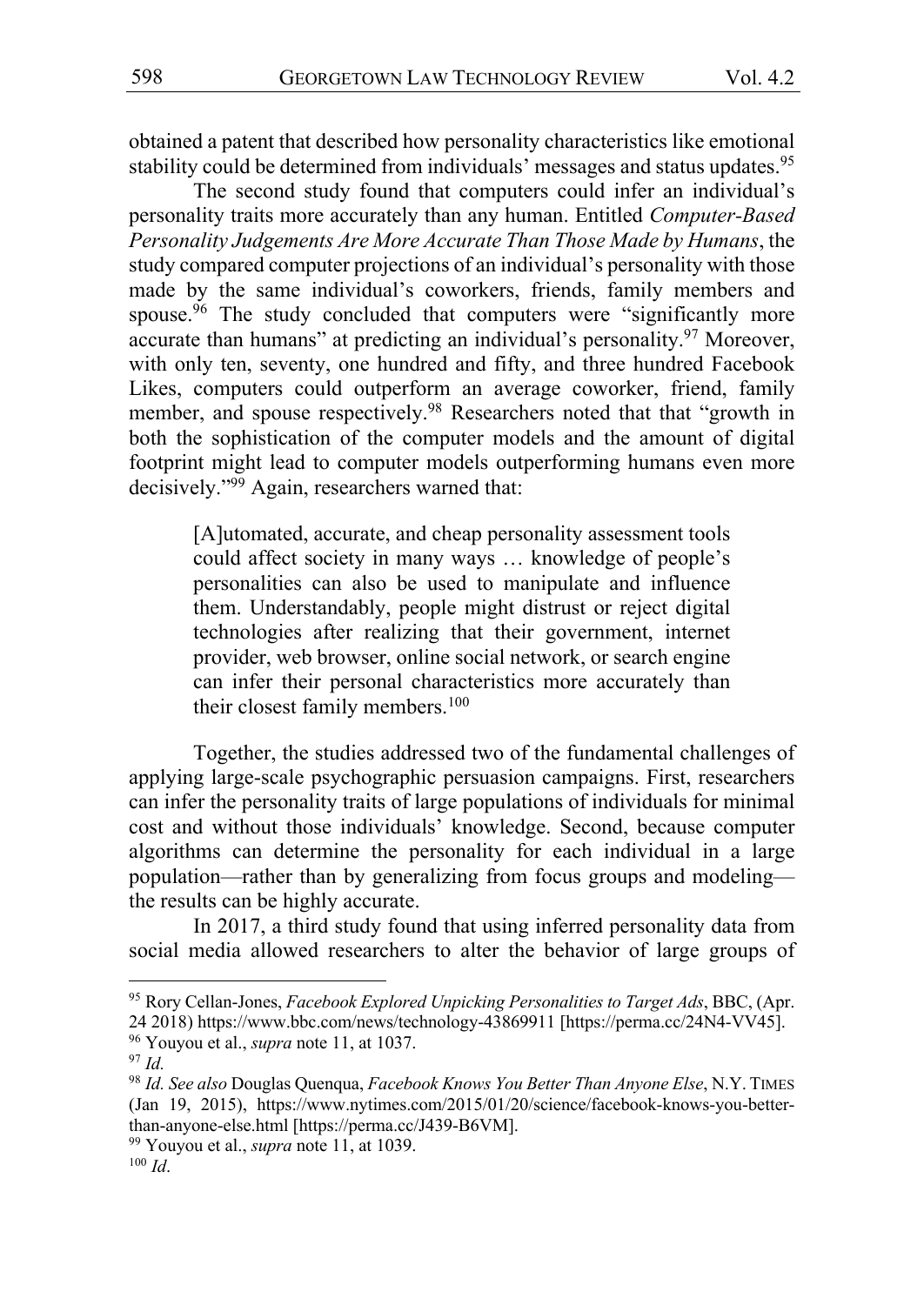people in a real-world environment. Entitled *Psychological Targeting as an Effective Approach to Digital Mass Persuasion*, <sup>101</sup> the study conducted three real-world experiments including 3.7 million people, targeting each individual based on their unique openness and extraversion qualities as derived from Facebook Likes. Even with a small digital footprint for each individual, matching psychologically persuasive ads to each individual's personality traits resulted in *40% more clicks* and *50% more purchases*. Researchers concluded:

The results of these three studies provide converging evidence for the effectiveness of psychological targeting in the context of real-life digital mass persuasion; tailoring persuasive appeals to the psychological profiles of large groups of people allowed us to influence their actual behaviors and choices. Given that we approximated people's psychological profiles using a single [Facebook] Like per person—instead of predicting individuals profiles using people's full history of digital footprints—our findings represent a conservative estimate of the potential effectiveness of psychological mass persuasion.102

Further, researchers commented that these types of psychologically persuasive advertisements could be applied by governments, companies, or political parties "to covertly exploit weaknesses in [peoples'] character and persuade them to take action against their own best interest, [highlighting] the potential need for policy interventions."<sup>103</sup>

There is sufficient evidence to presume that techniques like *digital mass persuasion* can be effective in highly networked societies with large repositories of personal data. The key to both the accuracy and effect of these methodologies is the amount of data available on each subject. It is wellestablished that personal data is a strategic economic asset.<sup>104</sup> Given that personal data could also be used to engineer the outcome of an election, democracies might begin to consider it a national security asset as well.

<sup>101</sup> Matz et al., *supra* note 84.

<sup>102</sup> *Id*. at 12717.

<sup>103</sup> *Id*. at 12714.

<sup>104</sup> *See, e.g.*, *Communication from the Commission to the European Parliament, the Council, the European Economic and Social Committee and the Committee for the Regions: A European Strategy for Data,* COM (2020) 66 final (Feb. 2, 2020), https://ec.europa.eu/info/sites/info/files/communication-european-strategy-data-19feb2020\_en.pdf [https://perma.cc/W2G5-SECE].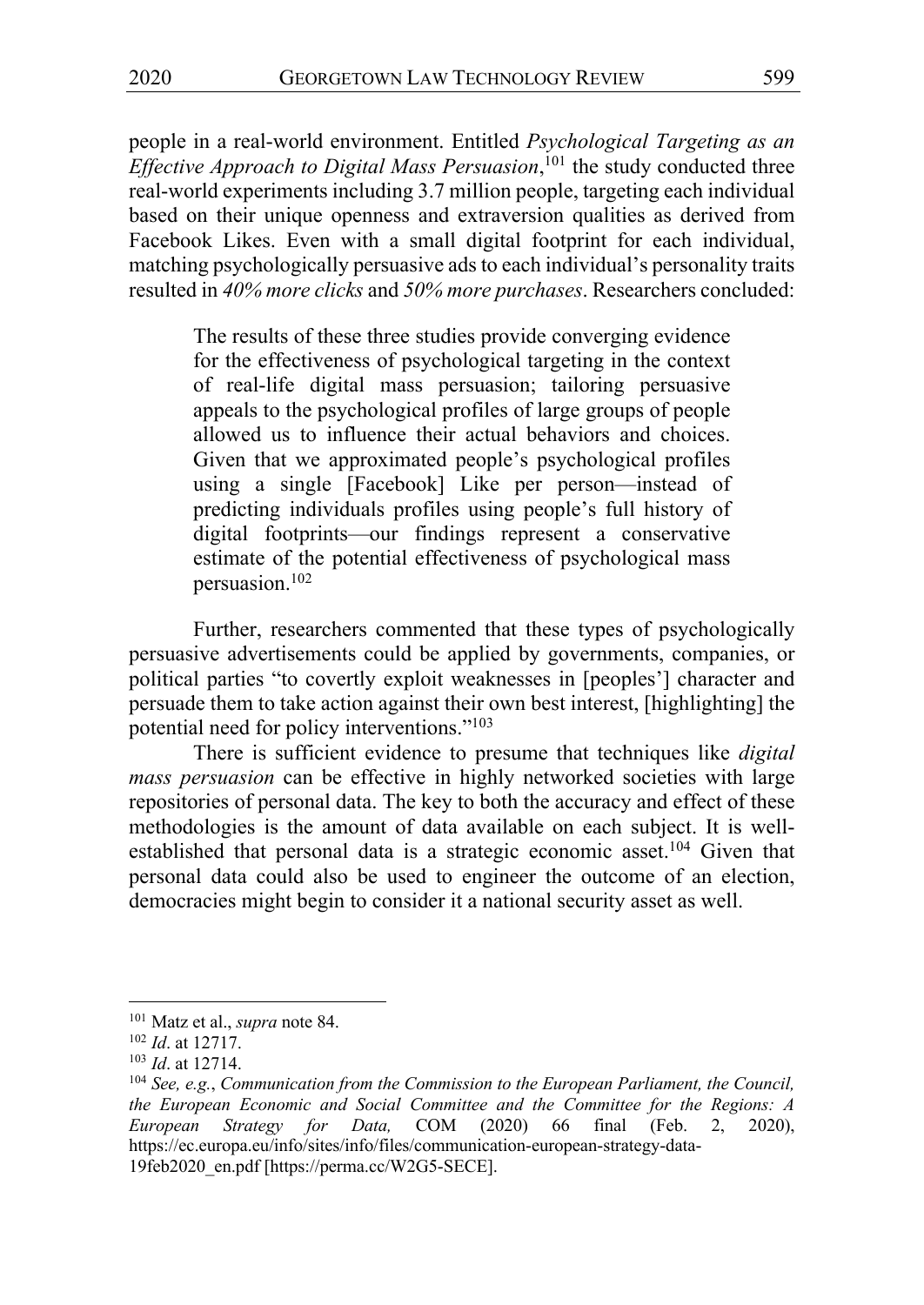# *National Security*

Given the Russian government's recent use of information operations to undermine American elections and their effort to obtain U.S. voter data from Cambridge Analytica directly, the U.S. government has a clear national security interest in limiting foreign access to U.S. voters' personal information.

It is well established that the Russian government conducted largescale information operations targeting U.S. voters to help elect Donald Trump as U.S. President. On January 6, 2017, the Director of National Intelligence (DNI) released a consensus Intelligence Community assessment regarding Russian interference in the 2016 U.S. Presidential election.<sup>105</sup> The report concluded that Russia used a combination of government agencies, statefunded media, third-party intermediaries, and paid social media users or trolls to undermine Americans' confidence in democracy and help elect Donald Trump. The DNI concluded that the effort was a part of "Moscow's longstanding desire to undermine the U.S.-led liberal democratic order."<sup>106</sup>

In March 2019, Special Counsel Robert S. Mueller's *Report on the Investigation into Russian Interference in the 2016 Presidential Election*<sup>107</sup> found that the Russian government used U.S. social media platforms extensively to influence the 2016 election in favor of Donald Trump. Facebook testified that 470 Facebook accounts controlled by the Russian Internet Research Agency (IRA)<sup>108</sup> made 80,000 posts between 2015 and 2017 reaching potentially 126 million persons.<sup>109</sup> In addition, "to reach larger audiences, the IRA purchased advertisements from Facebook that promoted IRA groups on the newsfeeds of U.S. audience members."<sup>110</sup> Using paid advertising tools on social media allowed Russian operatives to access Facebook's sophisticated ad-targeting services built on large repositories of American's sensitive personal information.

<sup>&</sup>lt;sup>105</sup> OFFICE OF THE DIRECTOR OF NATIONAL INTELLIGENCE, BACKGROUND TO "ASSESSING RUSSIAN ACTIVITIES AND INTENTIONS IN RECENT US ELECTIONS": THE ANALYTIC PROCESS AND CYBER INCIDENT ATTRIBUTION (2017), https://www.dni.gov/files/documents/ICA\_2017\_01.pdf [https://perma.cc/NU2B-TDML]. <sup>106</sup> *Id*. at ii.

<sup>107</sup> ROBERT MUELLER, DEPT. OF JUSTICE, REPORT ON THE INVESTIGATION INTO RUSSIAN INTERFERENCE IN THE 2016 PRESIDENTIAL ELECTION (2019), www.justice.gov/storage/report.pdf [https://perma.cc/YNJ6-EWLM].

<sup>&</sup>lt;sup>108</sup> The Internet Research Agency is an organization of professional

Internet trolls whose activities are coordinated by the Russian government. *See id.* at 4.

<sup>109</sup> *Id.* at 15 (citing *Social Media Influence in the 2016 U.S. Election: Hearing Before the Senate Select Committee on Intelligence*, 115th Cong. 13 (Nov. 1, 2017) (testimony of Colin Stretch, General Counsel, Facebook)).

<sup>110</sup> *Id*. at 25.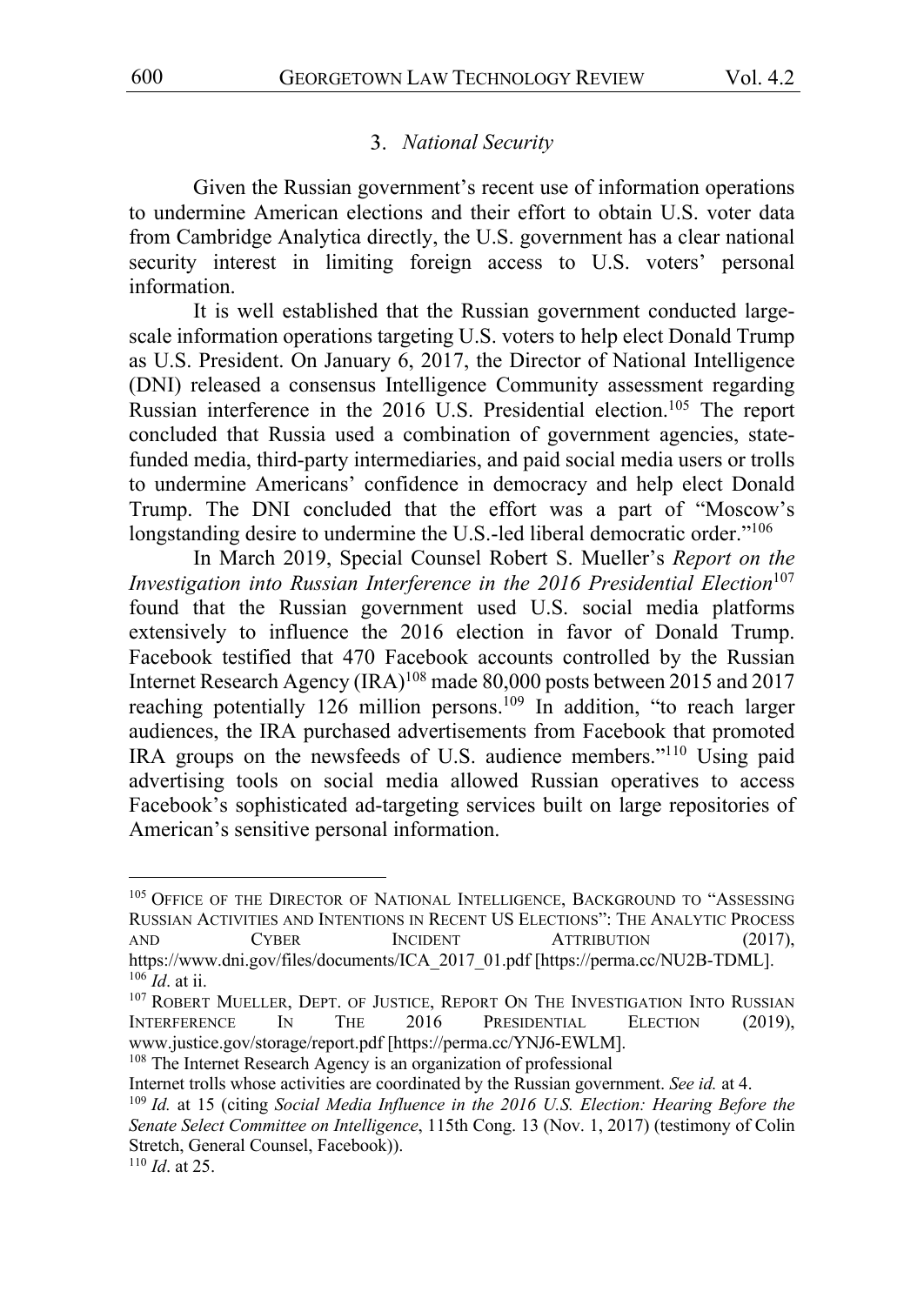At the same time that Russian government was targeting American voters through U.S. social media platforms, Cambridge Analytica reportedly passed information to Russian intelligence services on its U.S. voter targeting activities via the state-owned Russian oil firm Lukoil.<sup>111</sup> According to Senator Feinstein, Lukoil has a formal information-sharing agreement with the Russian Federal Security Service (FSB), which is the successor to the KGB.<sup>112</sup> In addition, Cambridge Analytica used a Moldovan-born professor to extract 87 million Americans' Facebook data, primarily the results of an online personality questionnaire, that would form the basis of the firms psychological voter-targeting program.113 Although the professor was associated with Cambridge University in London, he reportedly concealed the fact that he was also receiving compensation from St. Petersburg University in Russia.<sup>114</sup> U.K. Parliament Member Damien Collins, who led the Parliament's investigation into Cambridge Analytica, also confirmed that the same professor's data on U.S. voters was accessed from Russia.<sup>115</sup>

Authoritarian governments use U.S.-based social media platforms to conduct information operations not only in the United States, but also all over the world. Reporting suggests that Russia is using the same targeted misinformation on Facebook and Twitter in Africa, $116$  the Middle East, $117$ 

<sup>111</sup> Cadwalladr & Graham-Harrison, *supra* note 1.

<sup>112</sup> Feinstein, *supra* note 16.

<sup>113</sup> Cadwalladr & Graham-Harrison, *supra* note 1; Issie Lapowsky, *Facebook Exposed 87 Million Users to Cambridge Analytica*, WIRED (Apr. 4, 2018), https://www.wired.com/story/facebook-exposed-87-million-users-to-cambridge-analytica/ [https://perma.cc/DW2E-X57F].

<sup>114</sup> Cadwalladr & Graham-Harrison, *supra* note 1.

<sup>115</sup> *Facebook Data Gathered by Cambridge Analytica Accessed from Russia, says MP*, GUARDIAN (Jul. 18, 2018), https://www.theguardian.com/technology/2018/jul/18/facebookdata-gathered-by-cambridge-analytica-accessed-from-russia-says-mp-damian-collins [https://perma.cc/2LR2-D83Q].

<sup>116</sup> Davey Alba & Sheera Frenekl, *Russia Tests New Disinformation Tactics in Africa to Expand Influence*, N.Y. TIMES (Oct. 30, 2019), https://www.nytimes.com/2019/10/30/technology/russia-facebook-disinformationafrica.html [https://perma.cc/EF2W-Z9EP].

<sup>117</sup> Katherine Costello, *Russia's Use of Media and Information Operations in Turkey,* RAND CORP. (2018), https://www.rand.org/pubs/perspectives/PE278.html [https://perma.cc/UF5G-QDRT].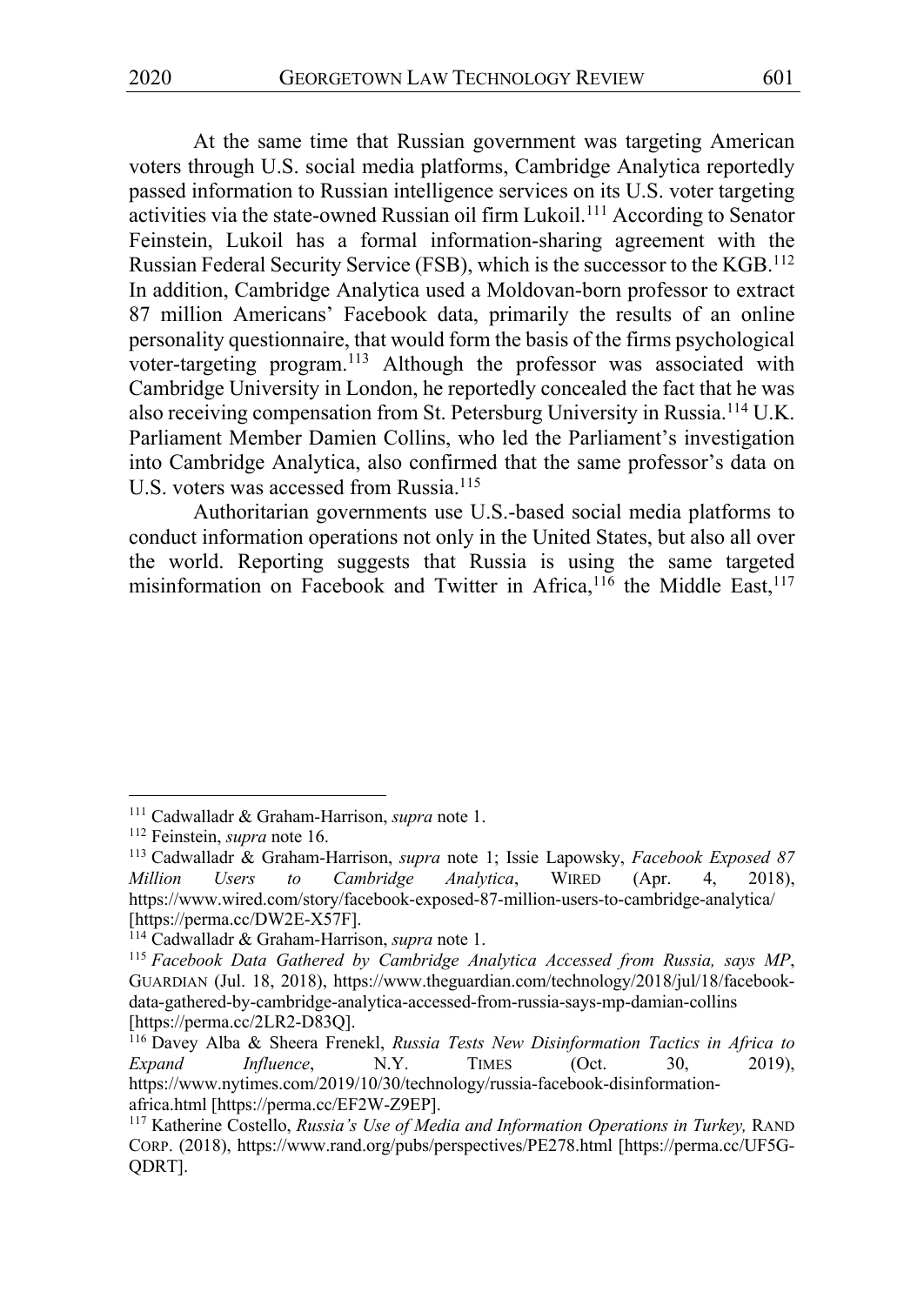Latin America,<sup>118</sup> and the Baltic States.<sup>119</sup> The Senate Foreign Relations Committee found that Russian "disinformation efforts can now take advantage of increasingly powerful analytics that identify 'customer sentiment,' allowing them to target the most susceptible and vulnerable audiences."120 The Carnegie Endowment for Peace found that prior to disbanding, Cambridge Analytica "ha[d] been active in Mexico, Brazil, and possibly Columbia, raising the specter of Russian or other external attempts to manipulate public opinion during an election year. Tipping just one or two countries toward an anti-U.S. stance—especially long-time U.S. partners—could complicate U.S. policy and distract Washington from its global priorities."121 Finally, the Computational Research Project at Oxford University found evidence of social media manipulation campaigns in 70 countries in 2019—up from 23 in 2017; these campaigns were conducted via computational propaganda intended to shape domestic public opinion by governments or political parties.122

Cambridge Analytica illustrated the Russian government's direct interest in U.S. voter data. Because the Russian government sought such data—while conducting information operations targeting U.S. voters that closely resembled Cambridge Analytica's services to a U.S. Presidential candidate—there is additional evidence that Cambridge's data and or methodology achieved some level of effectiveness. That the Russian government has continued to expand the same type of operations around the world further speaks to the efficacy of these tactics.

<sup>118</sup> Julia Gurganus, *Russia: Playing a Geopolitical Game in Latin America*, CARNEGIE ENDOWMENT FOR INT'L PEACE (May 3, 2018), https://carnegieendowment.org/2018/05/03/russia-playing-geopolitical-game-in-latin-

america-pub-76228 [https://perma.cc/W2FG-KVHD] ("Populations in Latin America are particularly avid social media users compared to other regions in the world, according to data collected in 2015, making them susceptible to potential Russian efforts to promote divisive or anti-U.S. narratives via online platforms.").

<sup>119</sup> Oliver Backes & Andrew Swab, *Cognitive Warfare: The Russian Threat to Election Integrity in the Baltic States*, BELFER CTR. (Nov. 2019), https://www.belfercenter.org/publication/cognitive-warfare-russian-threat-election-integritybaltic-states [https://perma.cc/NEN8-WP5E].

<sup>&</sup>lt;sup>120</sup> STAFF OF THE S. COMM. ON FOREIGN RELATIONS, 115TH CONG., PUTIN'S ASYMMETRIC ASSAULT ON DEMOCRACY IN RUSSIA AND EUROPE: IMPLICATIONS FOR U.S. NATIONAL SECURITY 2 (Comm. Print 2018).

<sup>121</sup> Gurganus, *supra* note 118..

<sup>&</sup>lt;sup>122</sup> SAMANTHA BRADSHAW & PHILLIP HOWARD, COMPUTATIONAL PROPAGANDA RESEARCH PROJECT AT THE OXFORD INTERNET INSTITUTE, THE GLOBAL DISINFORMATION ORDER: 2019 GLOBAL INVENTORY OF ORGANISED SOCIAL MEDIA MANIPULATION, (2019), https://comprop.oii.ox.ac.uk/wp-content/uploads/sites/93/2019/09/CyberTroop-Report19.pdf [https://perma.cc/LQ49-5RDW].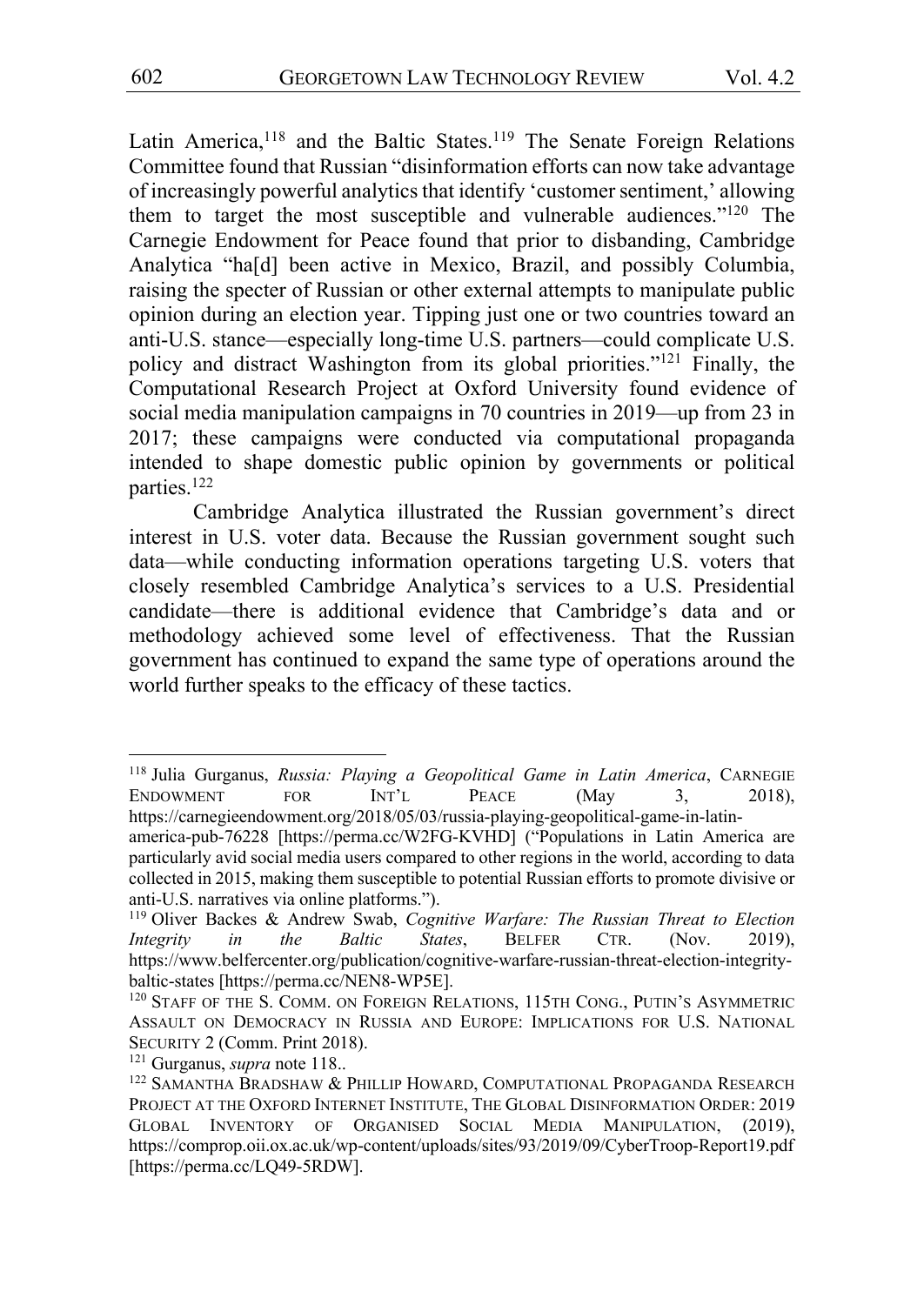Given the advances in the efficacy of mass persuasion techniques, powered by U.S. social media platforms and their large repositories of personal data, information operations ought to be considered a strategic level concern. They have the potential to undermine elections in the United States and in partner democracies around the world, particularly those with less developed civil societies. The Cambridge Analytica affair demonstrated that hostile nations are actively seeking sensitive U.S. voter information. As a result, the government has a clear interest in some regulation of the collection, use, and transfer of voters' personal information.

# B. Rights Balancing and the Legal Argument

Even if a court were to find the factual basis supporting voter privacy compelling, that court would still be required to balance those interests against other competing rights and whether any restrictions were properly tailored to meet those interests.123 To that end, the Voter Privacy Act provides a useful test case to consider the potential competing interests associated with regulating the use of voters' data as described in Section A, namely voters' privacy versus transparency and speech.

# *The Voter, the Candidate, and the People*

Although courts have generally favored transparency over privacy with respect to regulating political campaigns, the Voter Privacy Act could reorient the equities underlying those decisions. In the context of campaign finance, courts have generally understood privacy as an individual right, and transparency or anticorruption as a right of the public or "the People." In *Buckley*, when describing privacy the Court uses terminology associated with the individual: "[disclosures] will deter some *individuals* who might otherwise contribute,"124 "disclosures may even expose *contributors* to harassment or retaliation,"125 and "not insignificant burdens on *individual* rights."126 In contrast, when describing transparency interests, the Court uses terminology emphasizing the collective: "disclosure provides the *electorate* with

<sup>&</sup>lt;sup>123</sup> See Sorrell v. IMS Health, Inc., 564 U.S. 552, 577 (2011) (explaining that Vermont's chosen manner of restricting speech is too burdensome); *see also* United States v. Stevens, 559 U.S. 460, 482 (2010) (holding that a content-based speech restriction was overbroad and so not properly tailored).

<sup>124</sup> *See* Buckley v. Valeo, 424 U.S. 1, 96 (1976) (Burger, J., concurring in part) (emphasis added) (citation omitted).

<sup>&</sup>lt;sup>125</sup> *Id.* at 69 (emphasis added).

<sup>126</sup> *Id*. (emphasis added).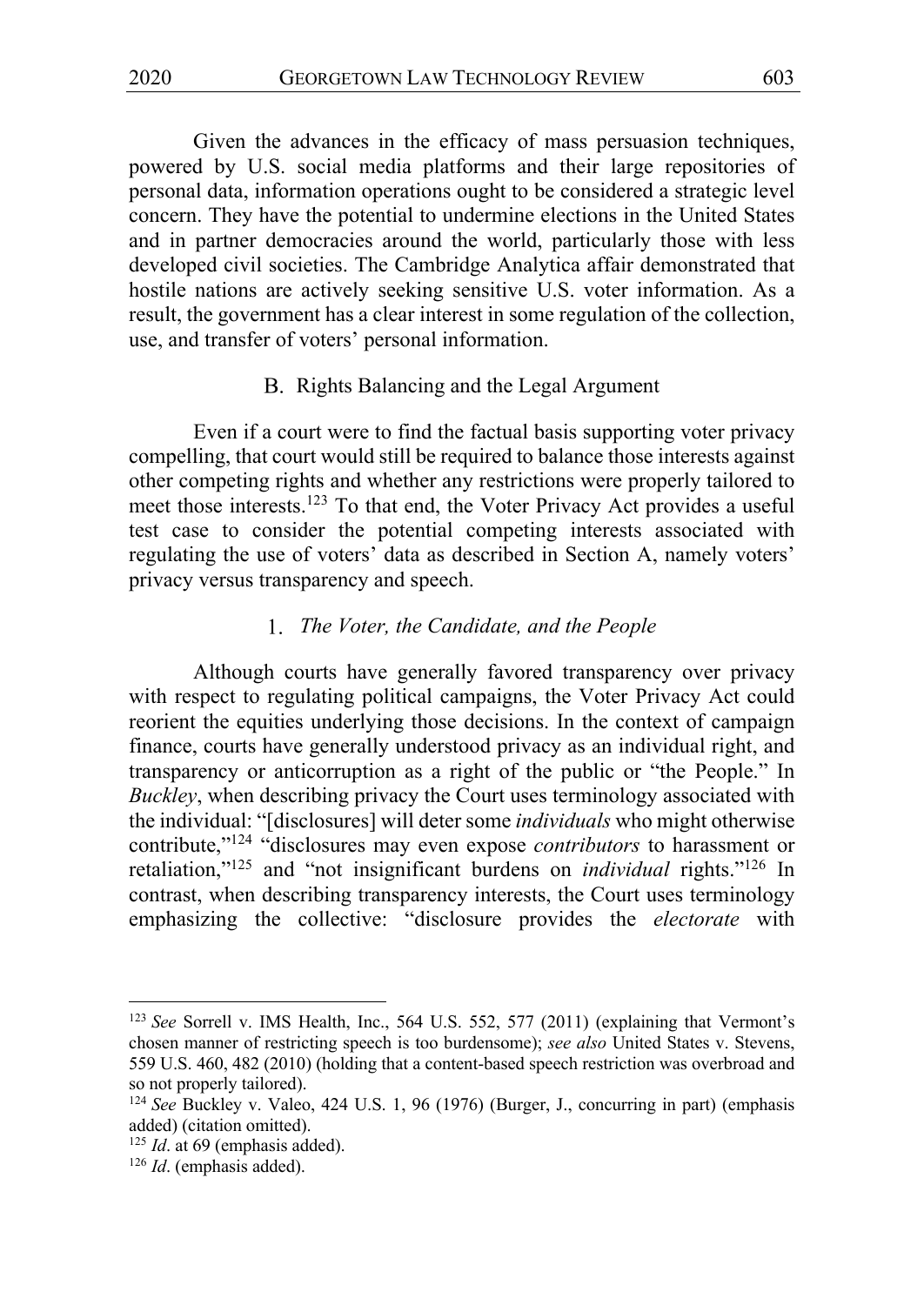information,"127 "exposes [corruption] to the light of *publicity*,"128 and "a *public* armed with information about a candidate's most generous supporters."<sup>129</sup>

Implicit in the Court's reasoning in *Buckley* is a twofold analysis. The first is a normative judgement about transparency and privacy in elections. The second is a utilitarian balancing of the interests *of the many* in transparency versus the interests *of the few* in privacy. The Court's reasoning here appears sound; elections are about effectuating the will of the electorate.

However, the same logic yields a different result as it relates to the Voter Privacy Act. First, whereas in *Buckley* the Court considered two constituents—public and individual—the Voter Privacy Act appears to have three—voter, candidate, and the public. Classifying the interests associated with the first two is relatively straightforward. The voter has a *privacy* interest in being able to control the use of their personal information in an election, including to mitigate the increasing potential for psychological manipulation by organizations like Cambridge Analytica. The candidate has a *speech* interest in access to voters' personal information in order to communicate more persuasively with voters.

Because the Voter Privacy Act allows voters to dictate the use of their own personal information once in possession of a candidate, the inevitable conflict and the Court's analysis would likely begin with those two competing claims—voter and candidate. Unfortunately, there is no definitive instruction in *Buckley* about the relative weight of an individual voter's privacy interest versus a candidate's speech interest.

It is clear from *Sorrell* that limiting access to data is a burden on protected speech. Therefore, ordinarily whether the Court would sustain such a regulation would turn on the government's countervailing interest. However, in the case of the Voter Privacy Act, the competing interest is not the government's—it's the voter's. In the context of an election, which is a direct exercise of sovereign authority in democracy, it seems likely the Court would find the voter's interest more compelling. As described in Section A, the voter's interest is even more compelling in light of the information popularized by Cambridge Analytica: the more data that is known about a voter, the greater the likelihood of a third-party altering that voter's behavior through psychological manipulation. However, the simplest way to think about it might be: it would be an odd holding for the Court to find that a candidate seeking representative office has more of a right to voters' personal information than the voters themselves.

<sup>&</sup>lt;sup>127</sup> *Id.* at 66 (emphasis added).

<sup>&</sup>lt;sup>128</sup> *Id.* at 67 (emphasis added).

<sup>&</sup>lt;sup>129</sup> *Id.* (emphasis added).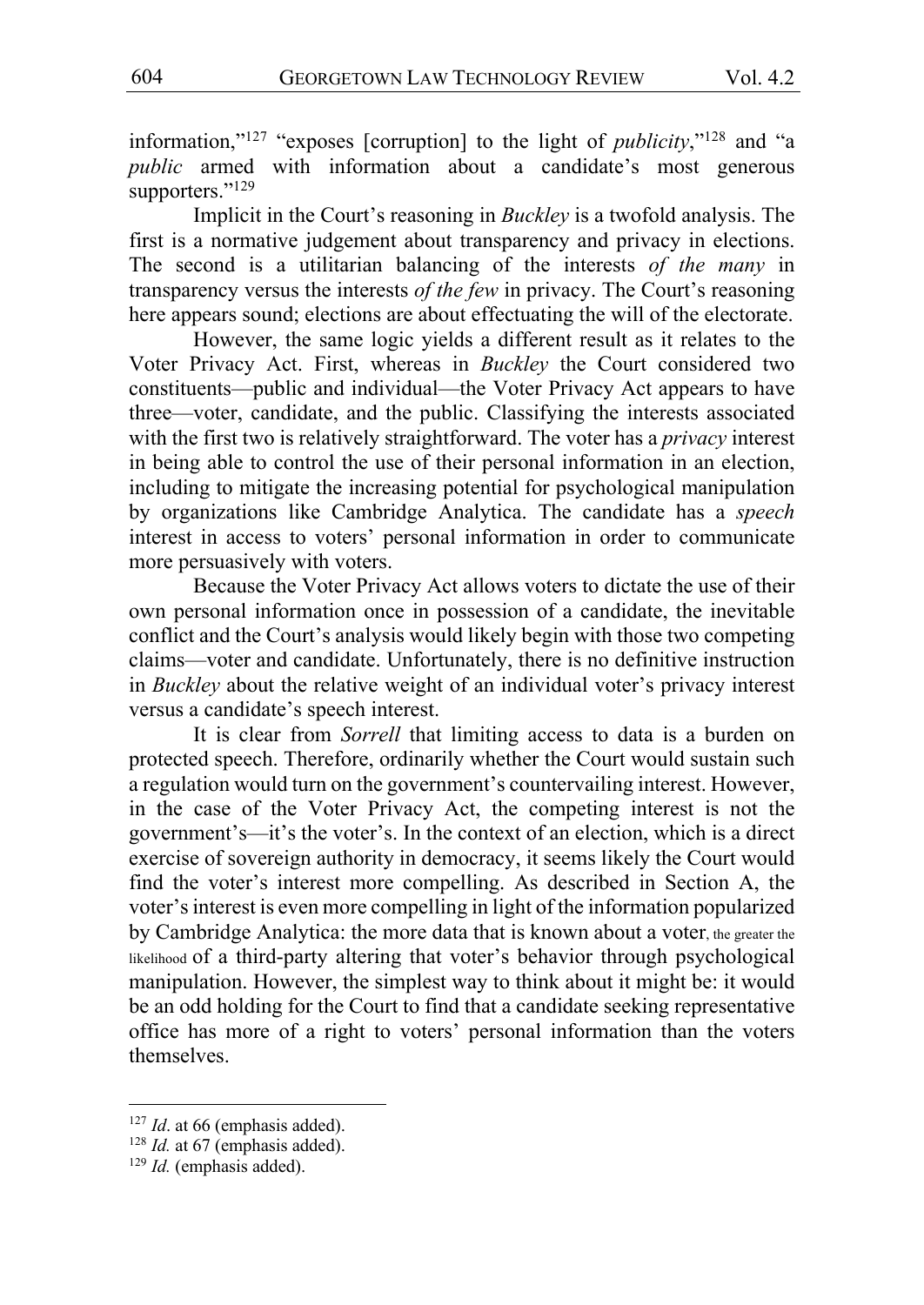The third interest the Court would likely consider is the public or the People. In *Buckley*, the public interest was rightly aligned with transparency. The Court reasoned that though some wealthy campaign contributors would have to disclose their political contributions, the vast majority of the electorate would benefit from elections less likely to include corruption. Again, the Voter Privacy Act seems to alter that assessment.

As Dr. Priscilla Regan rightly points out, political privacy is not only an individual right, but a "*public* value that supports democratic political systems."<sup>130</sup> Therefore, the privacy necessary for an individual voter to exercise independent judgement in an election is not only an interest of a voter, but of all voters—and even democracy itself.

In addition, Cambridge Analytica's connection between the amount of data available about a voter and potential for psychological coercion further supports the public's interest in voter privacy. First, the public has an interest in being governed by a government that is a legitimate reflection of the People's will. Second, the public has a national security interest in mitigating the ability of foreign nations to manipulate the electorate through mass digital persuasion like the kind implemented by the Russian government, and potentially aided by Cambridge Analytica. On the other hand, there does not appear to be the same persuasive case that the public has an interest in a candidate's having unregulated access to voters' personal information, particularly over the objection of the voters themselves.

Therefore, even if the Court did not find that an individual voter's right to privacy outweighed a candidate's right to access that voter's personal information, the combination of the voter and the public's interest would be dispositive.

### *Preserving a Candidate's Access to Data*

The second consideration is whether the Voter Privacy Act's potential limitation on access to data would undermine a candidate's ability to communicate persuasively with the electorate. In *Sorrell*, the court confirmed that access to data is protected speech<sup>131</sup> and that salespersons are more effective when they know the background and purchasing preferences of their clientele.132 It is also well-established that the Court's concerns would be heightened in the context of political speech.

<sup>&</sup>lt;sup>130</sup> PRISCILLA M. REGAN, LEGISLATING PRIVACY: TECHNOLOGY, SOCIAL VALUES, AND PUBLIC POLICY 225–27 (1995).

<sup>&</sup>lt;sup>131</sup> Sorrell v. IMS Health, Inc., 564 U.S. 552, 571 (2011) ("Facts, after all, are the beginning point for much of the speech that is most essential to … conduct human affairs").  $132$  *Id.*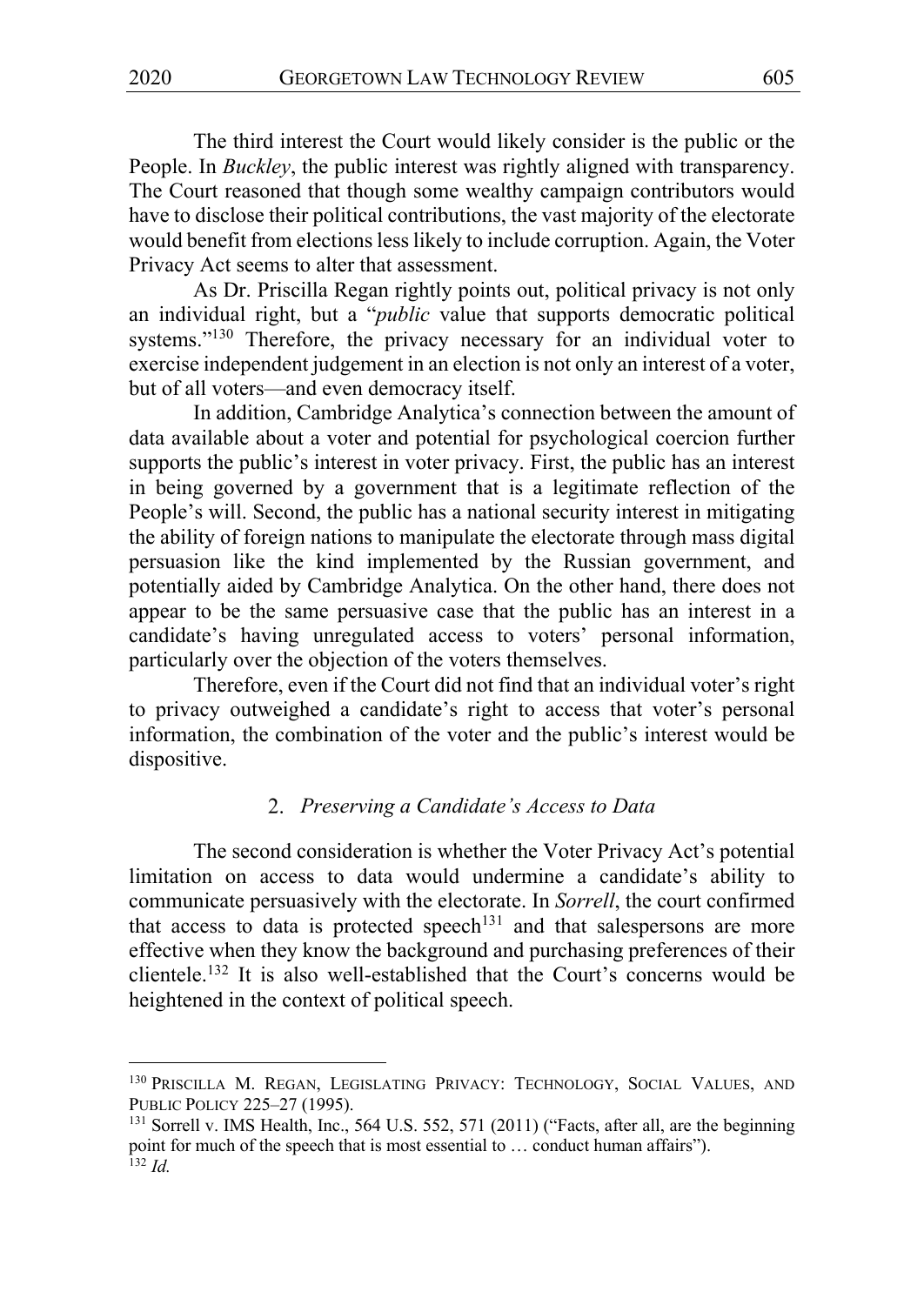The Voter Privacy Act includes a number of important limitations that could mitigate those concerns. Unlike the statute at issue in *Sorrell*, the Voter Privacy Act does not include an initial restriction on any voter's data. Candidates could continue to collect any type of voter data and would continue to have access to that data, absent a voter's intervention.

The Voter Privacy Act also excludes three categories of data from voter control: publicly available information, deidentified information, and aggregate polling information. Meaning, if a candidate only obtained information from state voter registration databases and anonymized polling data, she would not be subject to any voter instructions or limitations on the use of that data because it is outside the scope of the bill.

Moreover, the data contained in voter registration databases appears to be meaningful. They include significant information like name, address, signature, date of birth, phone number, gender, party affiliation, and voting history.<sup>133</sup> And, there is evidence that it is some of the most useful information available. According to Rubenstein, state voter registration databases "play[] a critical role in the U.S. political system by enabling candidates and others to communicate with voters for political purposes by mail, phone, email, and door-to-door canvassing."134 Moreover, at least some academics and political professionals argue that, as of 2014, publicly-available voter registration data was the most important source of information for campaigns.<sup>135</sup>

The absence of blanket restrictions on voters' data coupled with the exclusion of state voter registration databases and anonymized polling data from the bill ensures candidates would have access to at least some meaningful voter data. Defenders of the legislation would likely point to these provisions as evidence that the bill is narrowly tailored; however, it is likely to also factor in the court's balancing of rights as well.

#### V. CONCLUSION

There may actually be more than one silver lining associated with Cambridge Analytica. The first is that this affair firmly established the challenges associated with the application of Big Data to democratic elections in the public conscience. The firm provided a road map for citizens and policy makers to consider the emerging science around Big Data and the national security risks associated with unregulated access to voters' personal information.

And, with credit to Senator Feinstein, the affair also resulted in the introduction of the first federal legislation in our history that would regulate

<sup>133</sup> Rubenstein, *supra* note 23, at 868.

<sup>134</sup> *Id.*

<sup>135</sup> *Id.* at 886.